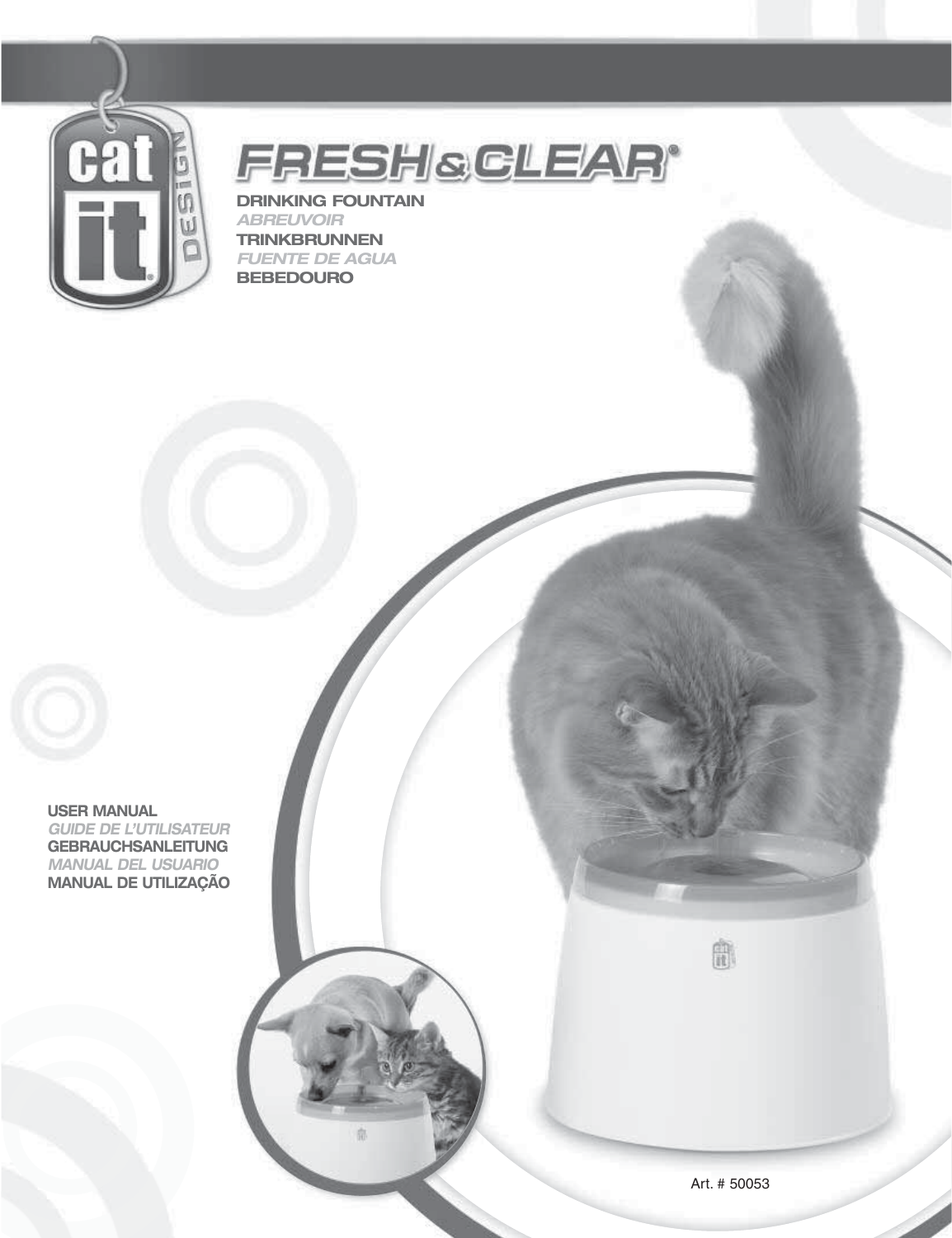

FRESHSCLEAR®

**DRINKING FOUNTAIN** *ABREUVOIR* **TRINKBRUNNEN** *FUENTE DE AGUA* **BEBEDOURO**

## **Table of Contents:**

| Frequently Asked Questions 20 |
|-------------------------------|
| Accessories & Spare Parts  22 |
| Warranty Information  23      |

## **Table des matières :**

| Utilisation  10                      |
|--------------------------------------|
|                                      |
|                                      |
| Accessoires et pièces de rechange 22 |
| Information sur la garantie  23      |

## **Inhaltsverzeichnis:**

| Sicherheitshinweise  6                                                  |
|-------------------------------------------------------------------------|
|                                                                         |
| Verwendung $\ldots \ldots \ldots \ldots \ldots \ldots \ldots \ldots$ 10 |
|                                                                         |
|                                                                         |
| Zubehör und Ersatzteile 22                                              |
| Garantiehinweise 23                                                     |

## **Índice:**

| Preguntas más frecuentes  21        |
|-------------------------------------|
| Accesorios y piezas de repuesto  22 |
| Información sobre la garantía  23   |

## **Índice:**

| Dicas de segurança  8               |
|-------------------------------------|
| Conteúdo 9                          |
| Utilização  10                      |
| Limpeza 19                          |
| Questões mais freqüentes  21        |
| Acessórios & peças de reposição  22 |
| Informação sobre a garantia 23      |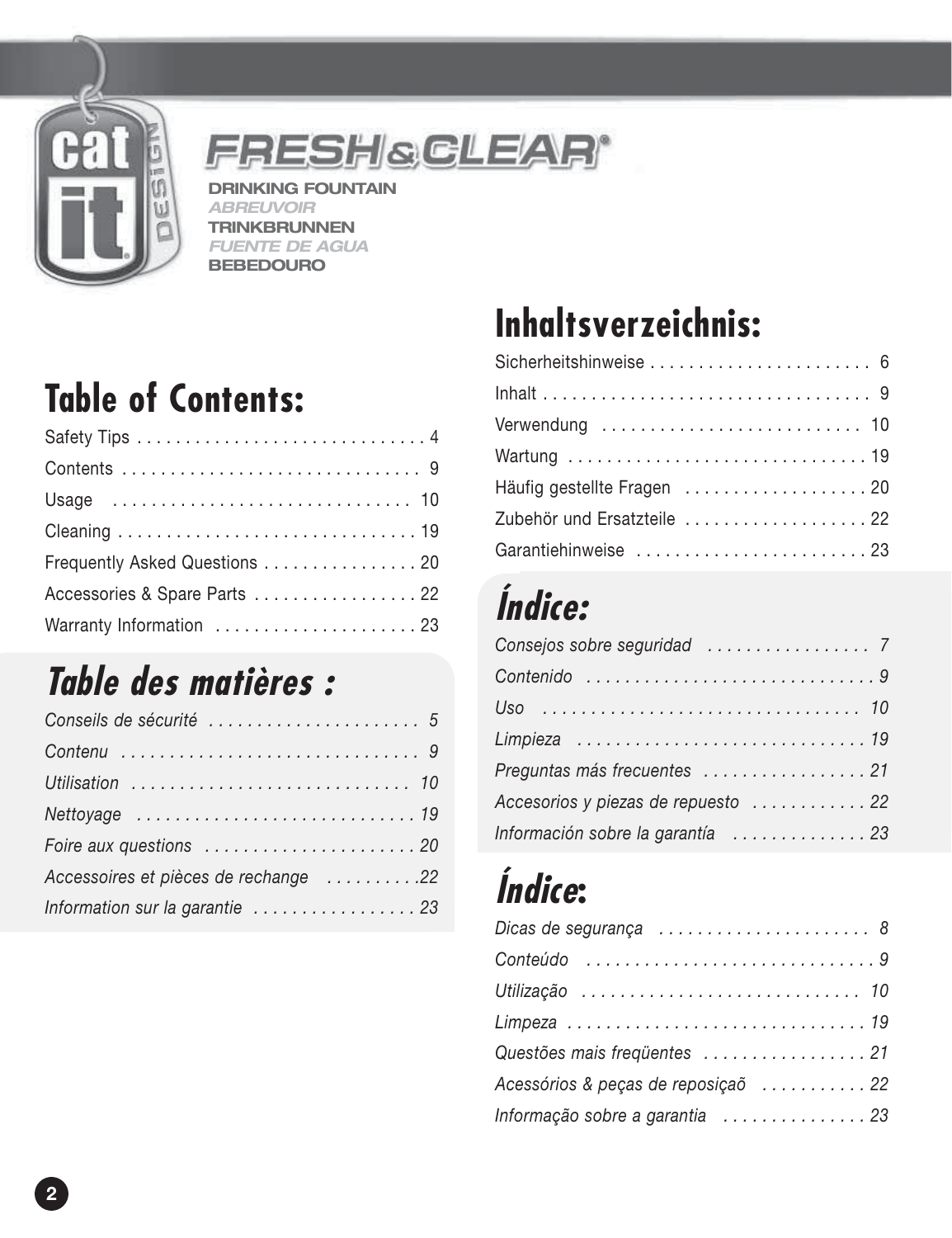#### **or the Confermations of the Catit® Design Fresh & Clear Drinking Fountain. Please take the time to read this user manual carefully and keep it on hand for future reference.**

Like people, pets require water for good health. Encouraging your cat to drink more water helps prevent crystal formation that can lead to urinary diseases. Because the body uses water continuously, your pet's supply of water must be constant. The Catit® Design Fresh & Clear Drinking Fountain provides an indoor source of moving water that will encourage your pet to drink more. It provides the kind of clean, oxygenated water your pet is looking for, and needs.

#### *Félicitations*

#### *pour votre achat l'abreuvoir Fresh & Clear Catit® Design. Veuillez prendre le temps de lire soigneusement ce guide de l'utilisateur et le garder à portée de la main pour consultation future.*

Comme les humains, les animaux de compagnie ont besoin de boire de l'eau pour être en santé. Encourager votre chat à boire plus d'eau contribue à prévenir la formation de cristaux pouvant mener à des troubles de l'appareil urinaire. Étant donné que le corps a continuellement besoin d'eau, l'approvisionnement en eau de votre animal familier doit être constant. L'abreuvoir Fresh & Clear Catit® Design fournit, dans la maison, une source d'eau en circulation pour stimuler votre animal favori à boire davantage. L'abreuvoir garantit une eau propre et oxygénée que votre animal recherche et dont il a besoin.

#### Herzlichen Glückwunsch

#### .<br>zum Erwerb des Catit® Design Fresh & Clear Trinkbrunnens. Bitte nehmen Sie sich die Zeit, diese Gebrauchsanleitung **sorgfältig zu lesen und bewahren Sie sie zur späteren Verwendung auf.**

Wie wir Menschen brauchen auch Tiere Wasser für eine gute Gesundheit. Wenn Sie Ihre Katze dazu ermuntern, mehr Wasser zu trinken, helfen Sie dabei, einer Bildung von Kristallen vorzubeugen, die zu Harnwegserkrankungen führen könnten. Da der Körper ständig Wasser braucht, muss Ihr Tier stets Zugang zu frischem Wasser haben. Der Catit® Design Fresh & Clear Trinkbrunnen bietet im Haus eine Quelle mit fließendem Wasser, die Ihr Tier dazu ermuntert, mehr zu trinken. Der Trinkbrunnen liefert das saubere, mit Sauerstoff angereicherte Wasser, das Ihr Tier sucht und braucht.

#### *Felicitaciones*

#### *por comprar la Fuente de agua Catit® Design Fresh & Clear. Sírvase leer atentamente este manual del usuario y tenerlo como referencia.*

por comprar la Fuente de agua Catit® Design Fresh & Clear. Sírvase leer atentamente este manual del usuario y tenerlo como referencia. Las mascotas necesitan agua como las personas para mantenerse saludables. Estimular al gato a beber más ayuda a evitar la formación de cristales que le pueden originar enfermedades urinarias. El suministro de agua para la mascota debe ser constante ya que el organismo usa agua en todo momento. La fuente de agua Catit® Design Fresh & Clear proporciona una fuente de agua corriente para interiores que estimulará a la mascota a beber más. Brinda agua limpia y oxigenada que su mascota busca y necesita.

#### Congratulações **por sua compra do Bebedouro Catit® Design Fresh & Clear. Favor ler atentamente este manual e mantê-lo à mão para referência futura.**

Tal como as pessoas, os animais necessitam de água para uma vida saudável. Encorajar seu gato a beber mais água ajudará a prevenir a formação de cristais que podem levar à aparição de doenças urinárias. Como o corpo está sempre utilizando água, o fornecimento de água para seu animal deve ser constante. O bebedouro Catit® Design Fresh & Clear fornece uma fonte interior de água em movimento que o encorajará a beber mais. Fornece a água límpa e oxigenada que o seu animal prefere e necessita.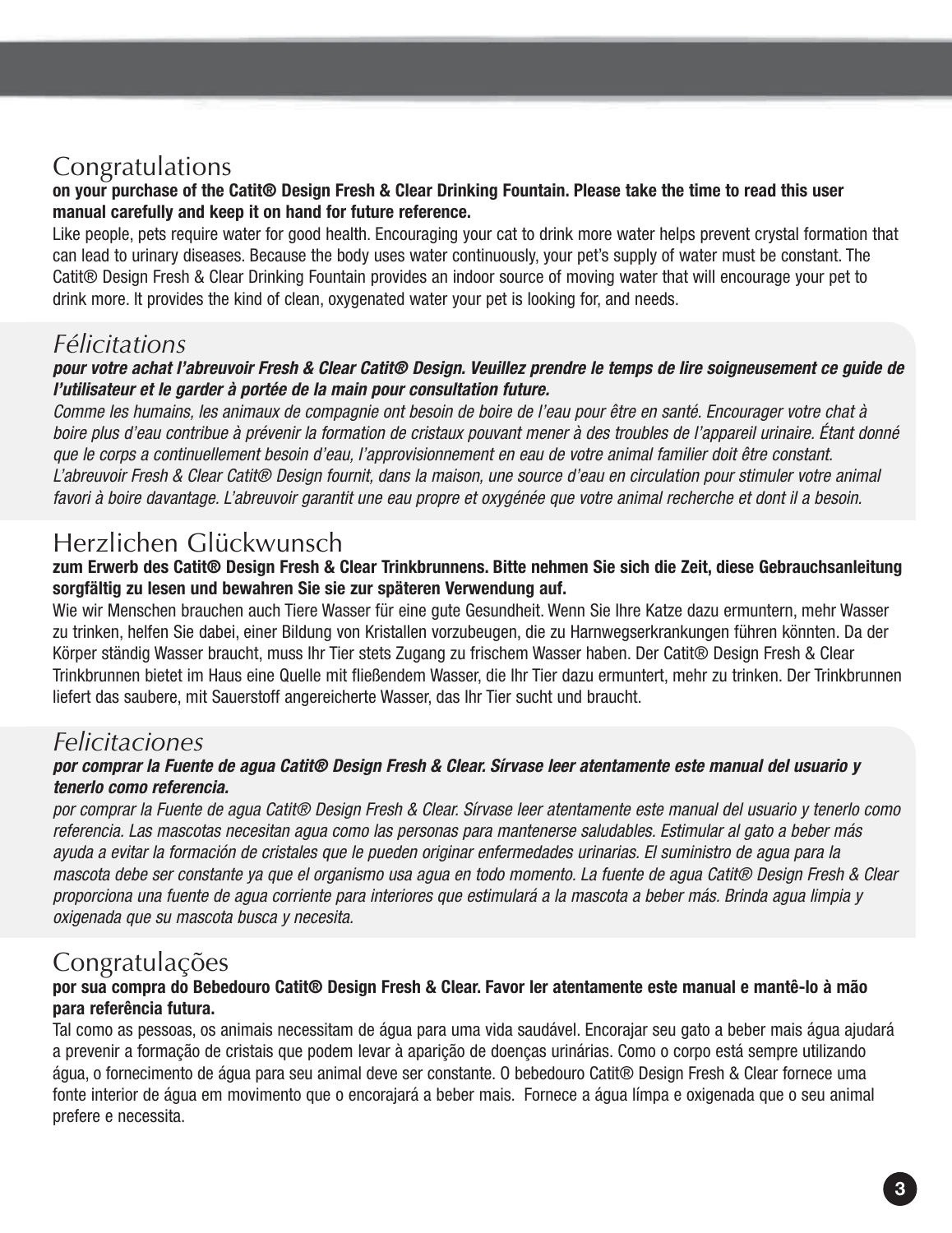

#### FRESH&GLEAR®

**SAFETY TIPS** *CONSEILS DE SÉCURITÉ* **SICHERHEITSHINWEISE** *CONSEJOS SOBRE SEGURIDAD* **DICAS DE SEGURANÇA**

#### INSTRUCTIONS PERTAINING TO A RISK OF FIRE, ELECTRIC SHOCK, OR INJURY TO PERSONS **IMPORTANT SAFETY INSTRUCTIONS**

**WARNING:** To guard against injury, basic safety precautions should be observed, including the following.

#### 1. READ AND FOLLOW ALL SAFETY INSTRUCTIONS

and all the important notices on the appliance before using the pump. Failure to do so may result in damage to this appliance.

## 2. DANGER

To avoid possible electrical shock, special care should be taken since water is employed in the use of this product. For each of the following situations, do not attempt repairs yourself; return the pump to an authorized service facility for service if it is still under warranty or discard the appliance.

- A. If the pump shows any sign of abnormal water leakage, disconnect the power supply cord and remove pump from water
- B. Carefully examine the appliance after installation. It should not be plugged in if there is water on parts not intended to be wet.
- C. Do not operate the appliance if it has a damaged electrical cord or plug, or if it is malfunctioning or if it is dropped or damaged in any manner. The power cord of this appliance cannot be replaced: if the cord is damaged, the appliance should be discarded. Never cut the cord.
- D. The electrical outlet should always be above the level of the appliance. If the plug or outlet does get wet, DON'T unplug the electrical cord. Disconnect the fuse or circuit breaker that supplies power to the appliance, then unplug and examine for presence of water in the outlet.
- 3. To reduce the risk of injury, close supervision is necessary when the appliance is used by or near children.
- 4. To avoid injury, do not contact moving or hot parts.

 $5.$   $CAUTION$  Always unplug or disconnect the appliance from the outlet before putting on or taking off parts and while the equipment is being installed, maintained or handled. When inserting or removing the pump from the water, always pull out the main electrical plug. Never yank the cord to pull the plug from outlet. Grasp the plug and pull to disconnect. Always unplug an appliance from an outlet when not in use. Never lift the pump by the cord.

## 6. CAUTION: **THIS IS A PET DRINKING FOUNTAIN PUMP.**

This pump has been evaluated for use with water only. Do not use this pump for other than its intended use (i.e. don't use on swimming pools, bathrooms, etc.). The use of attachments not recommended or sold by the appliance manufacturer may cause an unsafe condition.

- Do not use the pump in swimming pools or other situations where people are immersed.
- This pump is suitable for use in water temperatures up to 35º C.
- Do not use this pump with inflammable or drinkable liquids.
- 7. Do not install or store the appliance where it will be exposed to temperatures below freezing. Shelter the pump from direct sunlight.
- 8. Ensure that the appliance is placed on a flat, even surface. Monitor the appliance regularly. Do not leave appliance unattended for extended periods. Do not allow the pump to run dry. The pump must be immersed in water completely. This pump must never operate outside of water.
- 9. If an extension cord is necessary, ensure the connection is watertight and dust proof. A cord with a proper rating should be used. A cord rated for less amperes or watts than the appliance rating may overheat. Care should be taken to arrange the cord so that it will not be tripped over or pulled. The connection should be carried out by a qualified electrical installer.
- 10. Do not use this unit outdoors. This unit is for indoor use only.

## SAVE THESE INSTRUCTIONS FOR FUTURE REFERENCE

Only the faithful observation of these installation, electrical and maintenance guidelines will ensure the safe and efficient use of this drinking fountain.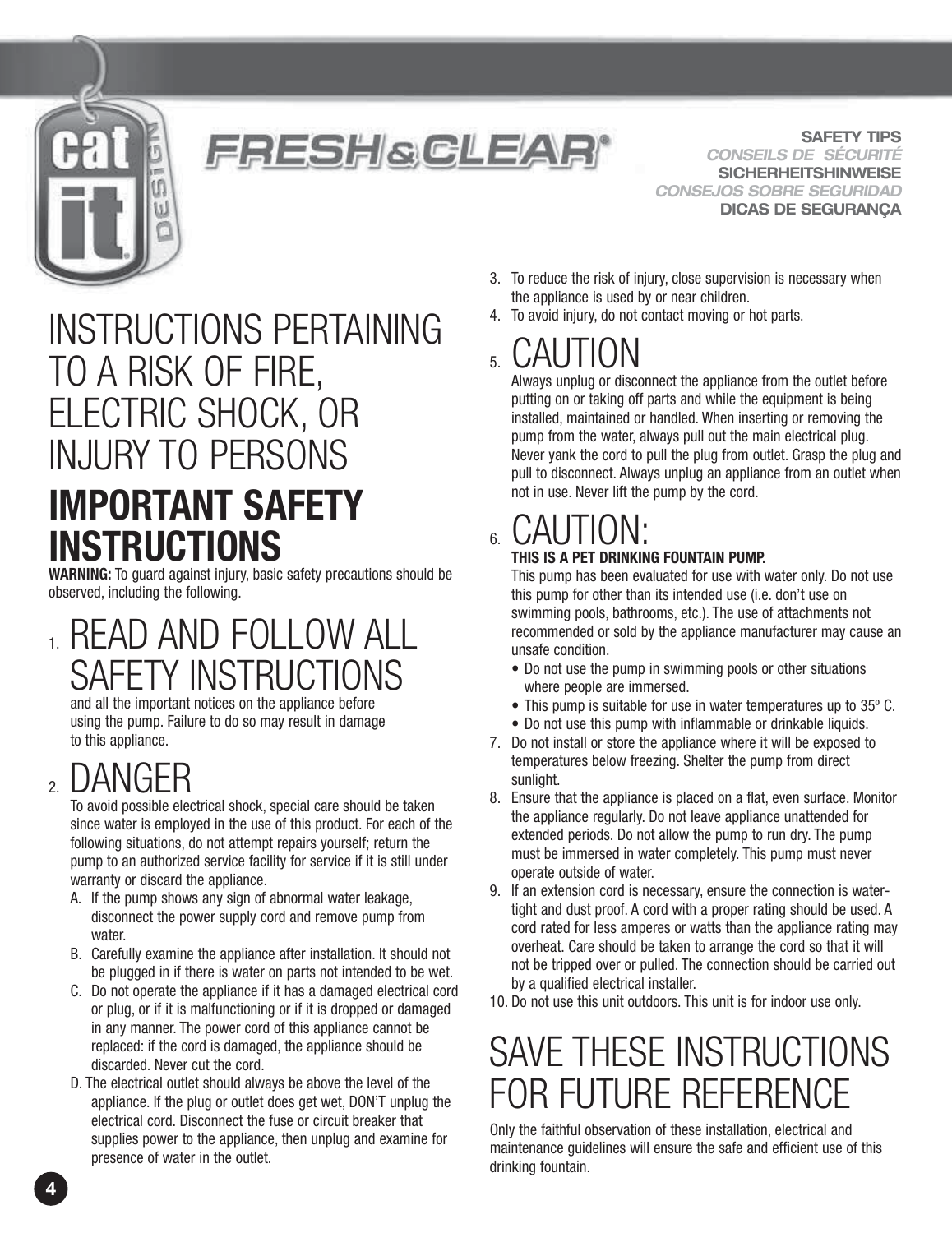**SAFETY TIPS** *CONSEILS DE SÉCURITÉ* **SICHERHEITSHINWEISE** *CONSEJOS SOBRE SEGURIDAD* **DICAS DE SEGURANÇA**

#### INSTRUCTIONS RELATIVES À UN RISQUE D'INCENDIE, À UN CHOC ÉLECTRIQUE OU À DES BLESSURES AUX **PERSONNES**

## **MESURES DE SÉCURITÉ IMPORTANTES**

**MISE EN GARDE :** Pour éviter toute blessure, il faut observer des précautions élémentaires de sécurité, y compris les suivantes :

#### 1. LIRE ET RESPECTER TOUTES LES CONSIGNES DE SÉCURIT

et tous les avis importants apparaissant sur l'appareil avant d'utiliser la pompe. Tout manquement à ces précautions pourrait entraîner des dommages à l'appareil.

2. DANGER Pour éviter tout risque d'électrocution, une attention spéciale devrait être portée en raison de l'utilisation d'eau avec cet appareil. Dans chacune des situations suivantes, ne pas essayer de réparer l'appareil soi-même; le retourner plutôt à un service autorisé de réparations s'il est encore sous garantie ou le jeter.

- A. Si la pompe a une fuite anormale d'eau, débrancher le cordon d'alimentation et retirer la pompe de l'eau.
- B. Examiner l'appareil avec soin après l'installation. Il ne devrait pas être branché en présence d'eau sur des pièces ne devant pas être mouillées.
- C. Ne pas faire fonctionner un appareil dont le cordon ou la fiche est endommagé, qui ne fonctionne pas correctement ou qui est tombé ou a été endommagé d'une quelconque manière. Le cordon d'alimentation de cet appareil ne peut pas être remplacé; si le cordon est endommagé, il faut jeter l'appareil. Ne jamais couper le cordon.
- D. La prise de courant devrait toujours être au-dessus du haut de l'appareil. Si la fiche ou la prise de courant est mouillée, NE PAS débrancher l'appareil. Mettre d'abord hors circuit le fusible ou le disjoncteur qui fournit l'électricité à l'appareil et le débrancher ensuite. Vérifier qu'il n'y a pas d'eau dans la prise.
- 3. Pour réduire le risque de blessure, il est nécessaire de surveiller

étroitement les enfants qui utilisent cet appareil ou sont à proximité. 4. Pour éviter toute blessure, ne toucher aucune pièce mobile ou chaude.

## 5.ATTENTION Toujours débrancher l'appareil avant d'insérer ou de retirer des pièces et

pendant que l'équipement est installé, entretenu ou manipulé. Au moment de déposer la pompe dans l'eau ou de la retirer, toujours débrancher la fiche électrique principale. Ne jamais tirer sur le cordon d'alimentation pour débrancher l'appareil mais plutôt prendre la fiche entre les doigts et tirer. Toujours débrancher un appareil d'une prise de courant quand il n'est pas utilisé. Ne jamais soulever la pompe par le cordon d'alimentation.

#### $_{6}$  ATTEN **IL S'AGIT DE LA POMPE D'UN ABREUVOIR.**

Cette pompe a été évaluée pour utilisation avec de l'eau seulement. Ne pas s'en servir pour un usage autre que celui prévu (c.-à-d. ne pas l'employer dans des piscines, des salles de bains, etc.). L'utilisation de fixations ni recommandées ni vendues par le fabricant de l'appareil peut être source de situations dangereuses.

- Ne pas se servir de la pompe dans des piscines ou dans d'autres lieux où des personnes sont dans l'eau.
- Cette pompe convient pour des températures de l'eau jusqu'à 35 ºC.
- Ne pas utiliser cette pompe avec des liquides inflammables ou potables.
- 7. Ne pas installer ou ranger l'appareil où il sera exposé aux intempéries ou à des températures sous le point de congélation. Protéger la pompe de la lumière directe du soleil.
- 8. S'assurer que l'appareil est placé sur une surface plate et égale. Le surveiller régulièrement et ne pas le laisser sans surveillance pendant des périodes prolongées. Ne pas laisser la pompe fonctionner à sec. Elle doit être immergée complètement dans l'eau et ne doit jamais fonctionner en dehors de l'eau.
- 9. Si une rallonge électrique est nécessaire, vérifier que le raccordement est étanche à l'eau et aux poussières. On devrait utiliser une rallonge d'un calibre suffisant. Un cordon électrique de moins d'ampères ou de watts que l'appareil peut surchauffer. Des précautions devraient être prises afin d'éviter qu'on tire la rallonge ou qu'on trébuche dessus. Le raccordement devrait être effectué par un électricien qualifié.
- 10. Ne pas utiliser cette pompe à l'extérieur. Elle est conçue pour usage dans la maison seulement.

### CONSERVER CES INSTRUCTIONS POUR NSULTATION FUTURE

Seule l'observation constante de ces directives d'installation, d'électricité et d'entretien assurera l'emploi sûr et efficace de cet abreuvoir.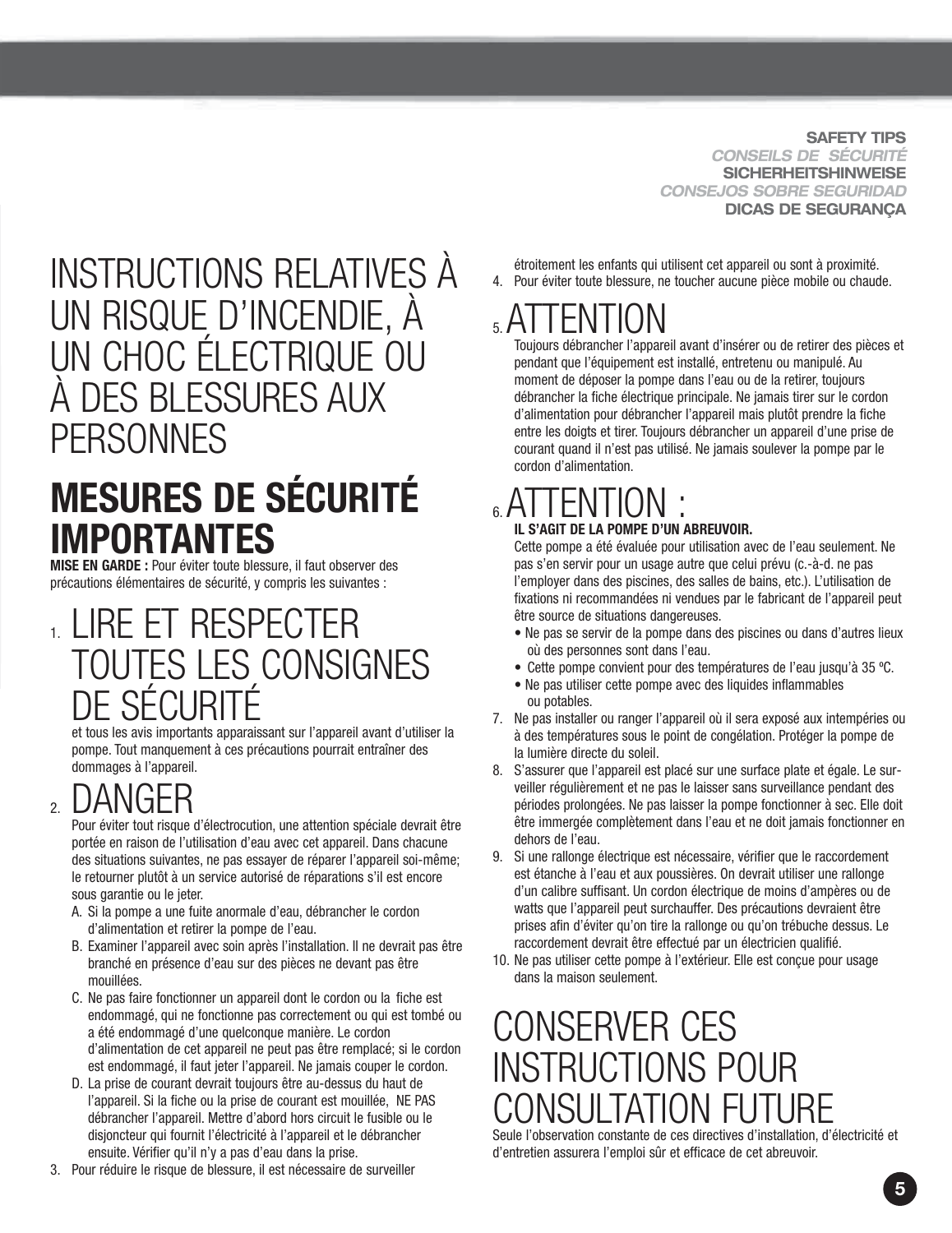

#### FRESH&GLEAR'

**SAFETY TIPS** *CONSEILS DE SÉCURITÉ* **SICHERHEITSHINWEISE** *CONSEJOS SOBRE SEGURIDAD* **DICAS DE SEGURANÇA**

ANLEITUNGEN IM FALL VON FEUER, ELEKTRISCHEN SCHLÄGEN ODER VELETZUNGEN BEI PERSONEN

## **WICHTIGE SICHERHEITSHIN**

**WARNUNG:** Zum Schutz vor Verletzungen sind grundlegende Sicherheitsvorkehrungen zu beachten, einschließlich der folgenden Hinweise:

### 1. LESEN UND BEFOLGEN SIE ALLE CHERHEITSHINWE

und alle wichtigen Hinweise auf dem Gerät vor der Inbetriebnahme dieser Pumpe. Bei Nichtbeachtung kann dies zu Schäden an diesem Gerät führen.

### 2. GEFAHR

Um einen möglichen elektrischen Schlag zu vermeiden, sollten Sie besonders vorsichtig sein, weil bei der Benutzung dieses Gerätes Wasser verwendet wird. Wenn eine der nachfolgenden Situationen eintritt, sollten Sie nicht versuchen, das Gerät selber zu reparieren, sondern dieses den Garantiehinweisen gemäß an eine autorisierte Kundendienststelle zur Reparatur geben oder das Gerät entsorgen.

- A. Wenn auf der Pumpe unnormale Wasserleckagen zu erkennen sind, lösen Sie sofort die Netzsteckverbindung und entfernen Sie die Pumpe aus dem Wasser.
- B. Gerät nach dem Einbau sorgfältig überprüfen. Es darf nicht an das Stromnetz angeschlossen werden, wenn sich Wasser auf Teilen befindet, die nicht nass werden dürfen.
- C. Kein Gerät mit beschädigtem Netzkabel oder beschädigtem Stecker benutzen oder wenn dieses nicht richtig funktioniert oder heruntergefallen oder anderweitig beschädigt wurde. Die Netzschnur dieses Gerätes kann nicht ausgewechselt werden; wenn die Schnur beschädigt ist, sollte das Gerät weggeworfen werden. Niemals die Schnur abschneiden.

D. Die Steckdose sollte sich stets oberhalb des Trinkbrunnens befinden. Damit wird verhindert, dass Wasser die Schnur entlang wandert und mit der Steckdose in Berührung kommt. Wenn der Stecker oder Steckdose

nass werden, Netzkabel NICHT aus der Steckdose ziehen. Sicherung oder Sicherungsschalter des Stromkreises für das Gerät ausschalten. Erst danach das Netzkabel herausziehen und die Steckdose auf Vorhandensein von Wasser überprüfen.

- 3. Zur Vermeidung von Verletzungen ist eine sorgfältige Aufsicht notwendig, wenn das Gerät von Kindern oder in der Nähe von Kindern benutzt wird.
- 4. Zur Vermeidung von Verletzungen keine heißen oder sich bewegenden Teile berühren.

5. VORSICHT Trennen Sie immer alle Geräte vom Stromnetz, bevor Teile angebracht oder entfernt werden, während Teile installiert, gewartet oder angefasst werden. Wenn Sie die Pumpe in das Wasser legen oder sie aus dem Wasser entfernen, die Einheit immer zuerst vom Stromnetz trennen. Nicht am Netzkabel ziehen, um den Stecker aus der Steckdose zu lösen. Immer am Stecker anfassen und herausziehen. Trennen Sie die Einheit immer vom Stromnetz, wenn sie nicht in Betrieb ist. Heben Sie die Pumpe niemals am Kabel an.

## 6. VORSICHT: **DIES IST EIN TRINKBRUNNEN FÜR KATZEN.**

Die Pumpe wurde ausschließlich für den Gebrauch mit Wasser konstruiert. Benutzen Sie die Pumpe nur für den vorgesehenen Verwendungszweck (d.h. nicht für Swimming Pools, Badezimmer usw.). Die Verwendung von Anbauteilen, die nicht vom Gerätehersteller empfohlen oder verkauft werden, kann zu einem unsicheren Betriebszustand führen.

- Benutzen Sie die Pumpe nicht in Swimming Pools oder anderen Situationen, in denen sich Menschen im Wasser befinden.
- Diese Pumpe ist für den Gebrauch bei einer Wassertemperatur bis zu 35° C geeignet.
- Benutzen Sie diese Pumpe nicht mit leicht entzündlichen oder trinkbaren Flüssigkeiten.
- 7. Installieren oder lagern Sie das Gerät nicht an Stellen, an denen es der Witterung oder Temperaturen unter dem Frostpunkt ausgesetzt ist. Schützen Sie die Pumpe vor der direkten Sonneneinstrahlung.
- 8. Achten Sie darauf, dass das Gerät auf einer glatten, ebenen Fläche steht. Überprüfen Sie die Einheit regelmäßig. Lassen Sie das Gerät nie über längere Zeit hinweg unbeaufsichtigt. Die Pumpe darf nicht trocken laufen. Die Pumpe muss vollständig unter Wasser getaucht werden. Die Pumpe darf niemals außerhalb des Wassers in Betrieb genommen werden.
- 9. Wenn ein Verlängerungskabel benötigt wird, müssen Sie darauf achten, dass die Verbindung wasserdicht und staubfrei ist. Es muss ein Kabel geeigneter Leistung benutzt werden. Ein Verlängerungskabel mit einer kleineren Ampere- oder Wattzahl als das Gerät kann sich überhitzen. Achten Sie darauf, das Verlängerungskabel so zu verlegen, dass man nicht darüber stolpert oder es herauszieht.
- 10. Benutzen Sie die Pumpe nie im Freien. Diese Pumpe ist ausschließlich für den Gebrauch im Haushalt geeignet.

## BEWAHREN SIE DIESE FITUNG AI

Nur die genaue Beachtung dieser Installations-, Elektro- und Wartungsanleitungen gewährleistet den sicheren und effizienten Gebrauch dieses Trinkbrunnens.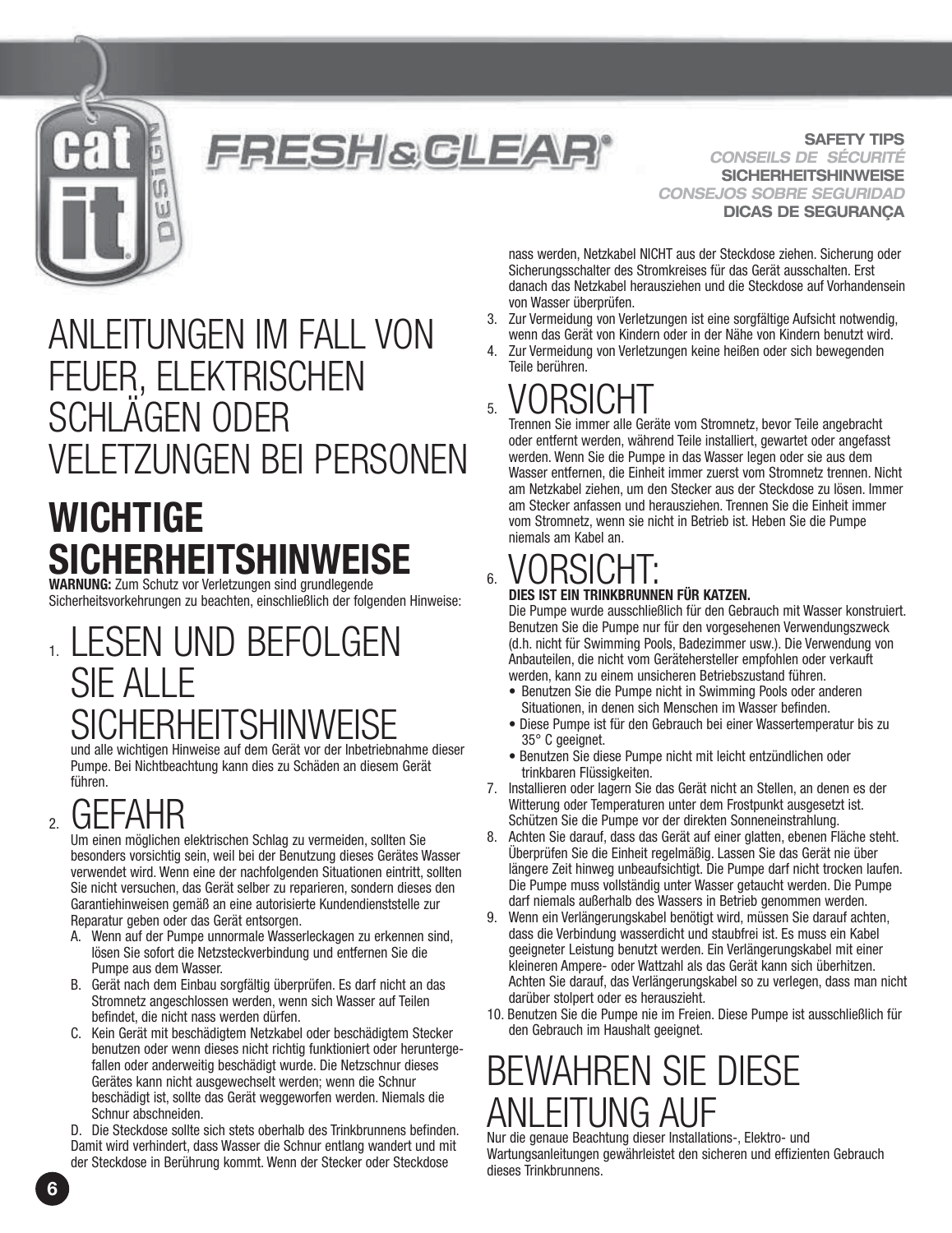**SAFETY TIPS** *CONSEILS DE SÉCURITÉ* **SICHERHEITSHINWEISE** *CONSEJOS SOBRE SEGURIDAD* **DICAS DE SEGURANÇA**

## INSTRUCCIONES RELATIVAS A UN RIESGO DE FUEGO, CHOQUE ELÉCTRICO O LESIONES

### **MEDIDAS DE SEGURIDAD IMPORTANTES**

**ADVERTENCIA:** Para evitar lesiones, se deben observar las medidas de seguridad básicas, incluyendo las siguientes:

1. LEA Y CUMPLA TODAS LAS MEDIDAS DE SEGURIDAD

y todos los avisos importantes indicados en la bomba, antes de usarla. De lo contrario, podría ocasionar daños a esta unidad.

## 2.PELIGRO

Para evitar un posible choque eléctrico, se deben tomar medidas de seguridad especiales, dado que se emplea agua en el uso de este equipo. En cada una de las situaciones siguientes, no intente realizar usted mismo las reparaciones; devuelva la bomba a un servicio autorizado, si todavía está bajo garantía, o deséchela.

- A. Si la bomba muestra algún signo anormal de fuga, desconecte el cable de la fuente de alimentación y retírela del agua.
- B. Examine cuidadosamente la bomba luego de la instalación. No deberá enchufarla si hay agua en las piezas que no deben mojarse.
- C. No haga funcionar la bomba si el cable o enchufe están dañados, si no funciona apropiadamente o si se ha caído o dañado de alguna manera. El cable de este aparato no puede ser reemplazado. Si el cable está dañado, deberá desechar la unidad. Nunca corte el cable.
- D. El tomacorriente deberá estar siempre por encima del nivel de la unidad. Si el enchufe o el tomacorriente se mojan, NO des enchufe el cable. Desconecte el fusible o el interruptor que provee de energía a la unidad. Luego, desenchufe y observe si hay presencia de agua en el tomacorriente.
- 3. Para reducir el riesgo de lesiones, se recomienda supervisar de

cerca a los niños cuando hacen funcionar la bomba o están cerca de ella.

4. Para evitar lesiones, no toque las piezas movibles o calientes.

## $5$ . PRECAUCI

Siempre desenchufe o desconecte la bomba del tomacorriente antes de poner o sacar piezas y mientras realice su instalación y mantenimiento o la manipule. Cuando coloque la bomba o la retire del agua, desconecte siempre el enchufe eléctrico principal. Nunca tire del cable para desenchufar el aparato. Tómelo del enchufe y desconéctelo. Siempre desenchufe la bomba cuando no se usa.

## $6.$ PRECAI

#### **ESTA ES UNA BOMBA PARA FUENTES DE AGUA.**

Esta bomba ha sido evaluada para uso con agua únicamente. No emplee la bomba con otra función para la que no fue destinada (en piscinas, baños, etc.). El uso de accesorios no recomendados o vendidos por el fabricante puede crear situaciones peligrosas.

- No use la bomba en piscinas u otros lugares donde se sumerja gente.
- Esta bomba es ideal para agua con temperaturas hasta de 35° C.
- No use esta bomba con líquidos inflamables o bebidas.
- 7. No instale o guarde la bomba en un lugar donde esté expuesta a temperaturas bajo cero. Protéjala de la exposición directa al sol.
- 8. Cerciórese de que la bomba esté colocada en una superficie plana. Contrólela regularmente; no la deje sin supervisión por largos periodos. No permita que la bomba funcione seca, deberá estar sumergida completamente en agua. Nunca deberá funcionar fuera del agua.
- 9. Si necesitara una extensión, cerciórese de que la conexión sea hermética y a prueba de polvo. Se deberá usar un cable con calibre apropiado. Un cable para un amperaje o vataje inferior al de la bomba puede sobrecalentarse. Se debe tener cuidado al colocar el cable de tal manera que nadie pueda tropezar con él ni tirar del mismo. La conexión deberá realizarla un electricista calificado.
- 10. No utilice esta bomba en exteriores. Es para uso doméstico únicamente.

## CONSERVE ESTAS INSTRUCCIONES PARA REFERENCIA FUTURA

Observar fielmente las instrucciones referidas a la instalación, la conexión eléctrica y al mantenimiento asegura el uso eficiente de esta Fuente de agua.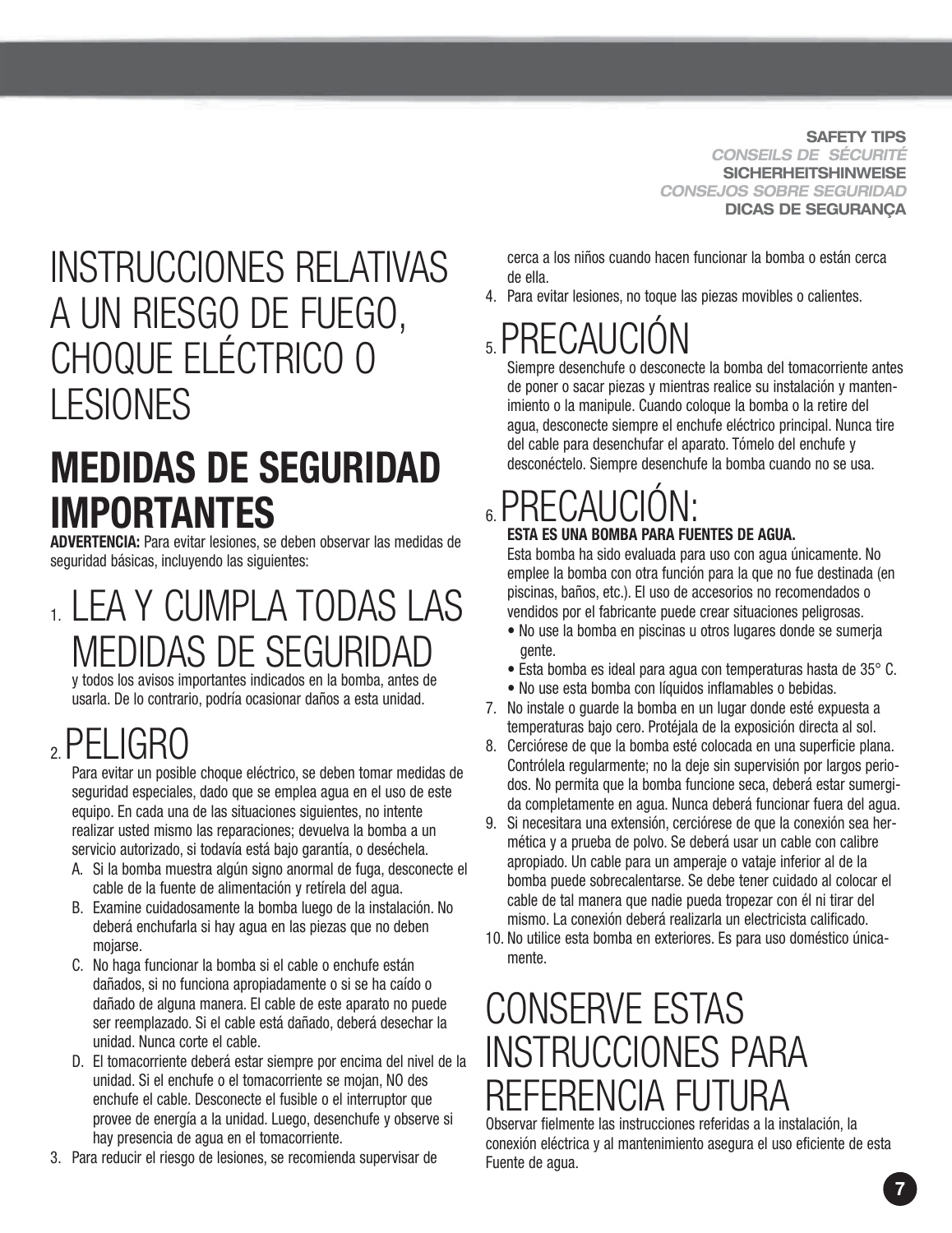

#### **FRESH&GLEAR**

**SAFETY TIPS** *CONSEILS DE SÉCURITÉ* **SICHERHEITSHINWEISE** *CONSEJOS SOBRE SEGURIDAD* **DICAS DE SEGURANÇA**

## INSTRUÇÕES RELATIVAS A RISCO DE INCÊNDIO, CHOQUE ELÉTRICO OU **FFRIMENTO** INSTRUÇÕES IMPORTANTES

# DE SEGURANÇA

PRECAUÇÕES: Para evitar ferimento, precauções básicas de segurança devem ser observadas, incluindo as seguintes:

#### 1.LEIA E OBSERVE TODAS AS INSTRUÇÕES DE SEGURANÇA

e todos os importantes avisos indicados no aparelho antes de utilizar a bomba. A inobservância desse procedimento poderá resultar em danos para este aparelho.

### $2.$ PERIG

Para evitar choque elétrico, deve-se tomar cuidado especial, principalmente devido a ser produto utilizado com água. Para cada uma das situações enumeradas abaixo, não tente fazer reparos você mesmo; devolva-o ao serviço autorizado, se ainda estiver na garantia, ou descarte-o.

- A. Se a bomba apresentar qualquer sinal de gotejamento anormal, retire o fio elétrico da tomada e o aparelho da água.
- B. Examine atentamente o aparelho depois de instalá-lo. Não o coloque na tomada se houver água em componentes que não deveriam estar úmidos.
- C. Não deixe funcionar o aparelho se o fio elétrico ou a tomada estiverem danificados, se estiver funcionando mal ou se o aparelho tiver caído ou esteja apresentando um dano qualquer. O fio elétrico deste aparelho não pode ser substituído: se o fio estiver danificado, o aparelho deverá ser descartado. Nunca corte o fio.
- D. A tomada elétrica deve sempre estar acima do nível do bebedouro. Se a tomada do aparelho ou a tomada mural ficarem úmidos, NÃO retire o aparelho da tomada. Desligue a corrente elétrica que alimenta o aparelho. Só depois retire o aparelho da tomada e examine-o quanto à presença de água na tomada.
- 3. Para reduzir riscos de ferimento, supervisão constante será necessária quando crianças utilizam ou estiverem nas imediações do aparelho.
- 4. Para evitar ferimentos, não toque em componentes em movimento ou quentes.

5. CUIDADO Sempre retire da tomada o aparelho antes de inserir ou retirar componentes, ou quando o aparelho estiver sendo instalado ou manuseado. Ao inserir ou remover a bomba da água, sempre desligue a corrente elétrica que alimenta a tomada. Nunca retire o aparelho da tomada puxando o fio elétrico. Segure a tomada do aparelho para retirá-lo da tomada mural. Desligue o aparelho da tomada quando não estiver sendo utilizado. Nunca levante a bomba pelo fio elétrico.

## 6. CUIDADO: **ESTA É UMA BOMBA PARA BEBEDOURO.**

Esta bomba foi concebida para uso apenas em água. Não a utilize para outros fins (isto é, piscinas, banheiras, etc). O uso de componentes não recomendados ou não vendidos pelo fabricante podem comprometer as condições de segurança.

- Não utilize a bomba em piscinas ou qualquer outro local onde pessoas estejam imersas.
- Esta bomba é conveniente para utilização em água com temperatura até 35ºC.
- Não utilize esta bomba com líquido inflamáveis ou bebidas.
- 7. Não instale ou conserve este aparelho em locais expostos a temperaturas abaixo de 0º C. Proteja a bomba da luz direta do sol.
- 8. Assegure-se de que o aparelho está instalado em superfície lisa e nivelada. Verifique regularmente o aparelho. Não o deixe sem cuidado por períodos muito longos. Não permita que a bomba funcione sem água. A bomba deve estar completamente imersa em água. Nunca a deixe funcionar fora da água.
- 9. Se um fio de extensão for necessário, assegure-se que a conexão é isolada e a prova de poeira. Utilize um fio de extensão com a especificação apropriada. Um fio com menos voltagem ou amperagem causará superaquecimento do aparelho. Deve-se cuidar para que o fio não fique no

caminho, evitando que cause tombos ou que o aparelho venha a ser desligado. A conexão elétrica deve ser executada por eletricista qualificado.

10. Não utilize esta bomba fora de casa. Esta bomba deve ser utilizada apenas para uso doméstico.

#### CONSERVE ESTAS **INSTRUCÕES** PARA REFERENICA F A integral observação das instruções de instalação, de conexão elétrica e

de manutenção permitirá o uso seguro e eficiente desta bebedouro.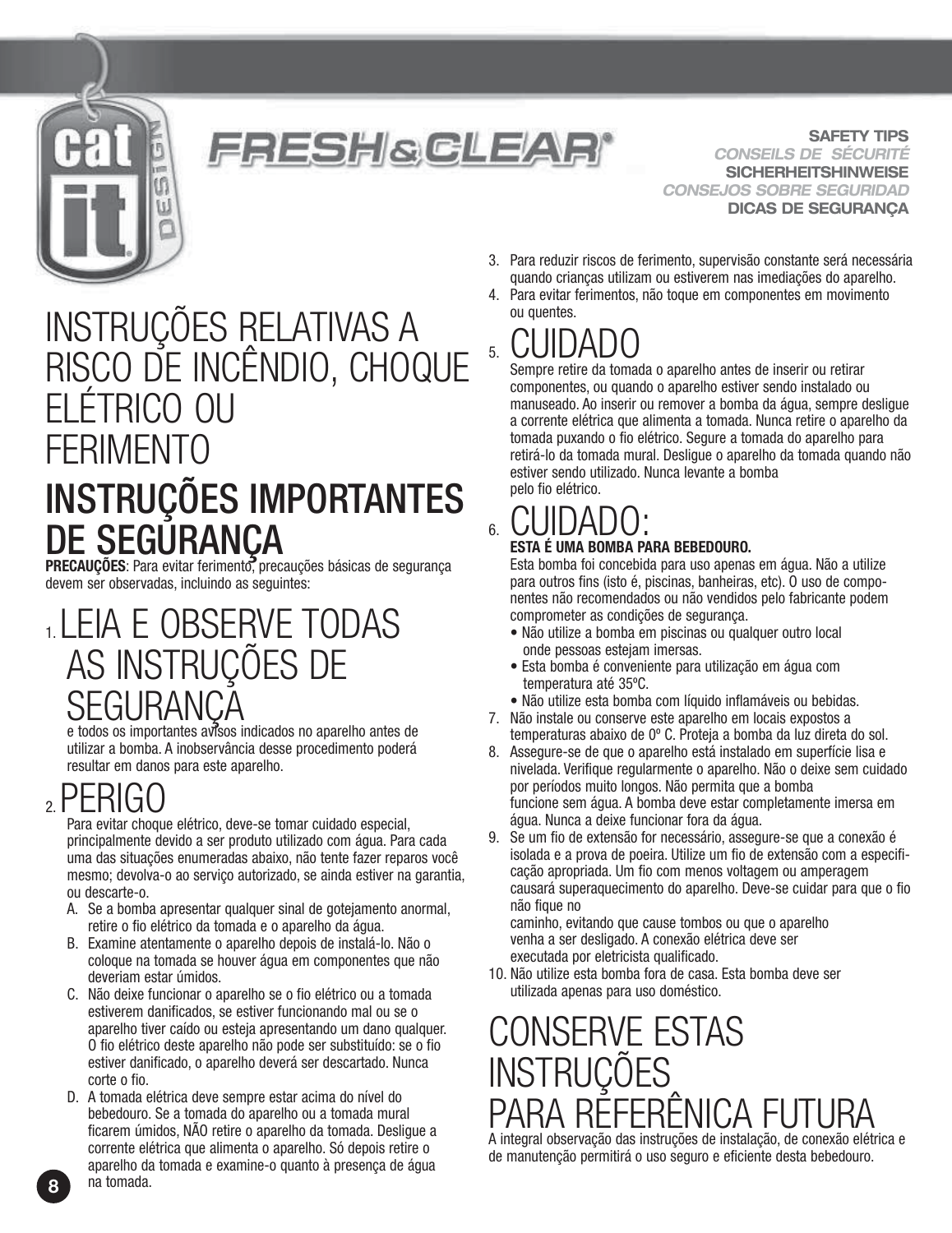#### **CONTENTS** *CONTENU* **INHALT** *CONTENIDO* **CONTEÚDO**



**Contenu**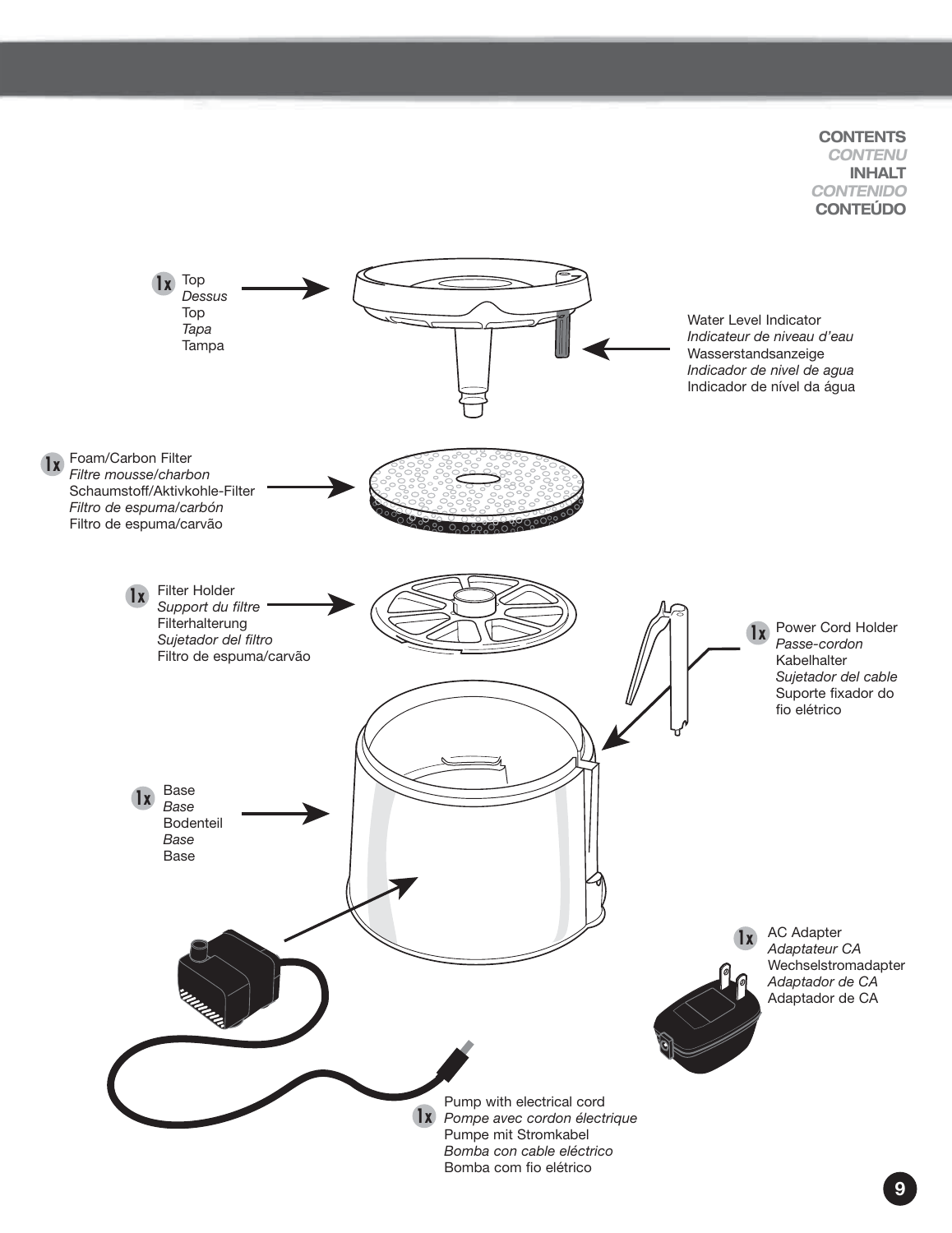



**USAGE** *UTILISATION* **VERWENDUNG** *USO* **UTILIZAÇÃO**

**1**.

Remove unit from box. Remove poly bag from filter and set aside.

Sortir l'appareil de la boîte. Retirer le filtre du sac de polyéthylène et le mettre de côté.

Nehmen Sie die Einheit aus der Verpackung. Entfernen Sie den Plastikbeutel vom Filter und legen Sie ihn zur Seite.

Saque el aparato de la caja. Retire el filtro de la bolsa de polietileno.

Retire o aparelho da caixa. Retire o filtro do saco plástico.

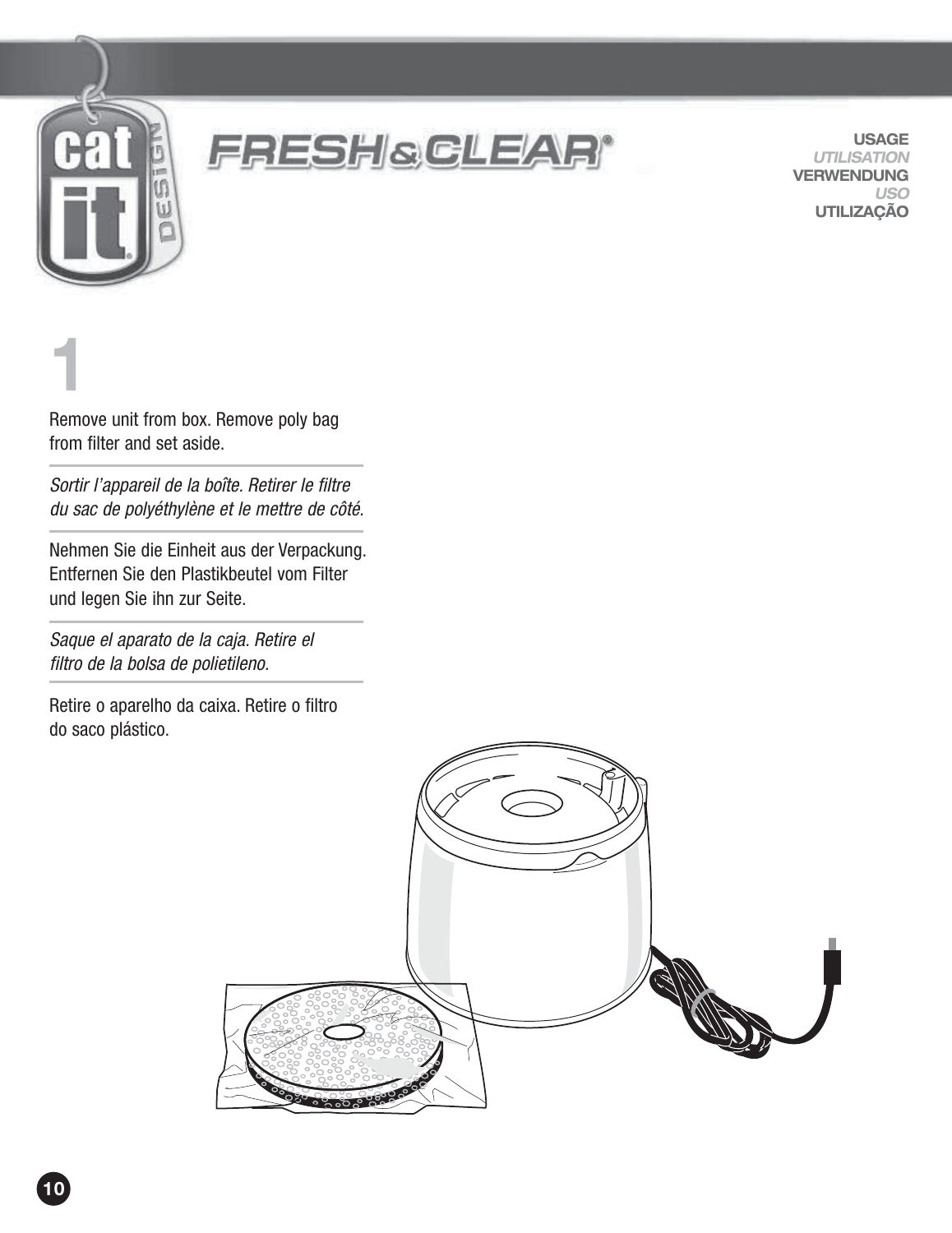# **2**.

Fountain should be cleaned before using to remove any dirt or debris. To dismantle fountain - remove top (a), twist counter-clockwise to remove filter holder (b), remove power cord holder (c), lift up and remove pump (d).

L'abreuvoir devrait être nettoyé avant de l'utiliser afin d'enlever la saleté ou les débris. Pour démonter l'abreuvoir : retirer le dessus (a), tourner en sens inverse des aiguilles d'une montre pour ôter le support du filtre (b), enlever le passe-cordon (c), soulever et retirer la pompe (d).

Der Trinkbrunnen sollte vor dem Gebrauch gereinigt werden, um Schmutz oder Ablagerungen zu entfernen. Um den Trinkbrunnen auseinander zu bauen, müssen Sie (a) das Top abnehmen, (b) die Filterhalterung gegen den Uhrzeigersinn drehen und sie entfernen, (c) den Kabelhalter entfernen und (d) die Pumpe anheben und herausnehmen.

Deberá limpiar la fuente antes de usarla para sacar el polvo o cualquier desecho. Para desmontar la fuente: saque la tapa (a), tome el sujetador del filtro y gírelo en sentido contrario a las agujas del reloj para sacarlo (b), retire el sujetador del cable (c) y finalmente levante la bomba (d).

O bebedouro deverá ser limpo antes de ser utilizado, a fim de retirar sujeira e detritos. Para desmontar o aparelho, retire a tampa (a), desenrosque no sentido anti-horário (para a esquerda) para retirar o suporte do filtro (b), retire o suporte fixador do fio elétrico (c) e suspenda a bomba (d) para retirá-la.

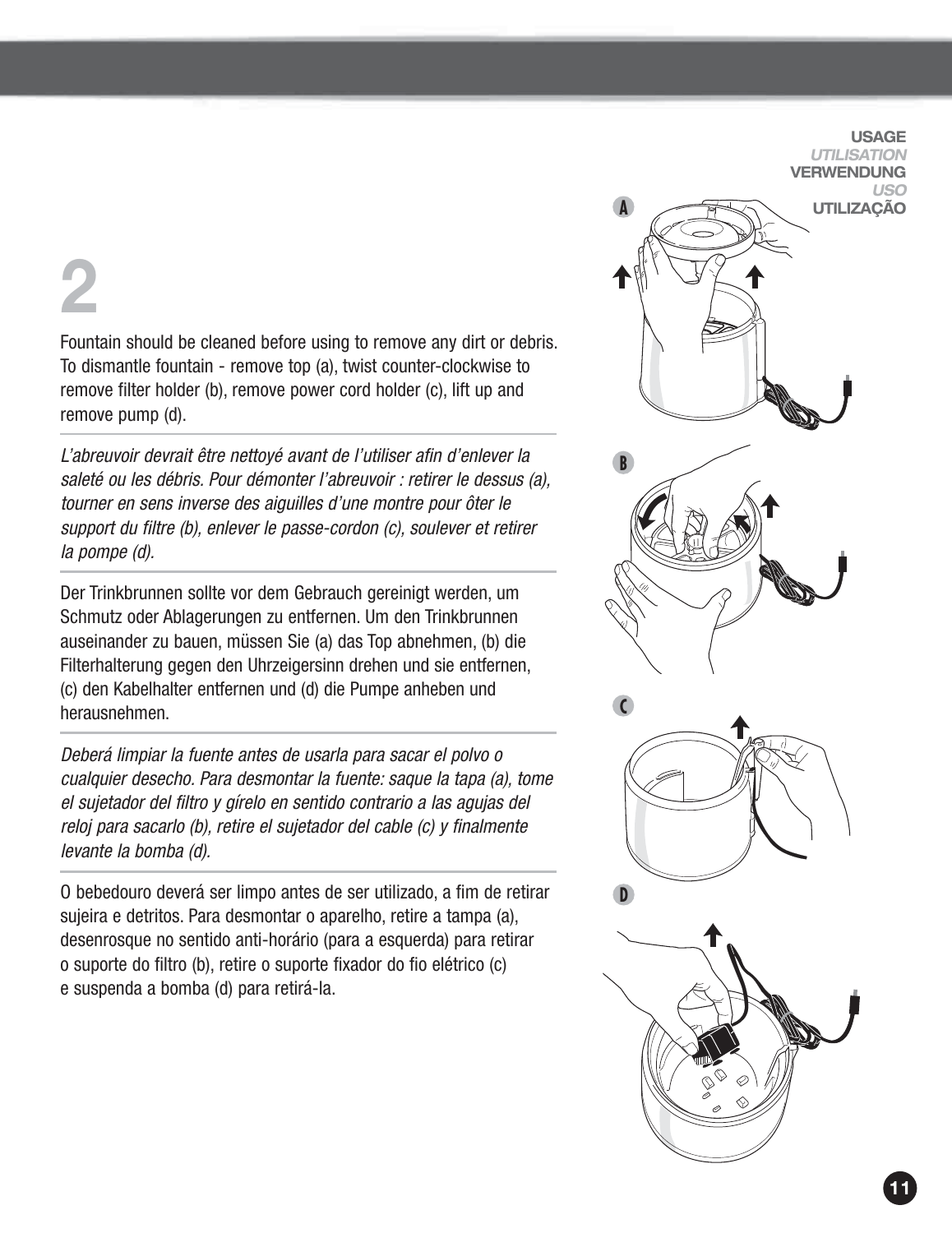

### **FRESH&CLEAR**

**USAGE** *UTILISATION* **VERWENDUNG** *USO* **UTILIZAÇÃO**

**3**

Wash the complete unit, including base, top, filter holder and pump (excluding the filter) with a sponge. Do not use abrasive cleansers or materials on any part of the unit. Rinse thoroughly.

Nettoyer l'appareil au complet, y compris la base, le dessus, le support du filtre et la pompe (à l'exception du filtre) avec une éponge. Ne pas utiliser de nettoyants ni de matériaux abrasifs sur aucune partie de l'abreuvoir. Rincer à fond.

Waschen Sie die gesamte Einheit, inklusive Boden, Top, Filterhalterung und Pumpe (außer den Filter), mit einem Schwamm. Benutzen Sie keine Scheuermittel für die Reinigung der Einheit. Gründlich abspülen.

Lave con una esponja todo el equipo, inclusive la base, la tapa, el sujetador del filtro y la bomba (excepto el filtro). No use productos o materiales de limpieza abrasivos en ninguna pieza del equipo. Enjuague muy bien.

Lave todo o aparelho, inclusive a base, a parte superior, o suporte fixador do filtro e a bomba (exceto o filtro em si) com uma esponja. Não use líquidos ou materiais abrasivos para lavar o aparelho e seus componentes. Enxague abundantemente.



**4**

Rinse filter to remove excess dust.

Rincer le filtre pour retirer l'excédent de poussière.

Spülen Sie den Filter ab, um überschüssigen Staub zu entfernen.

Enjuague el filtro para sacar el exceso de polvo.

Enxague o filtro para retirar todo excesso de poeira.

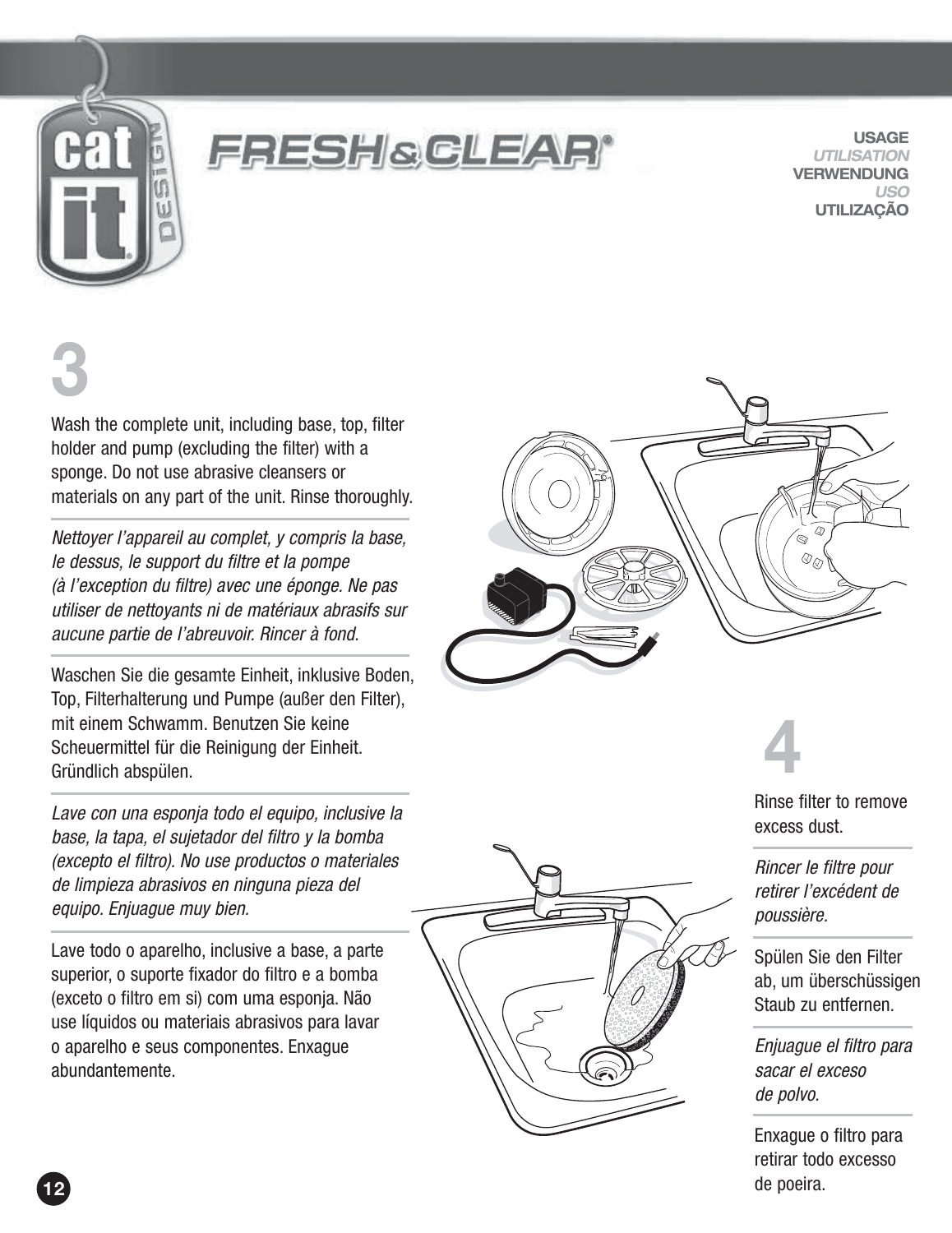**USAGE** *UTILISATION* **VERWENDUNG** *USO* **UTILIZAÇÃO**

**5**.

Replace pump.

Replacer la pompe.

Setzen Sie die Pumpe wieder ein.

Vuelva a instalar la bomba.

Substitua a bomba.





**6**.

Re-thread power cord into groove in base.

Repasser le cordon d'alimentation dans l'ouverture de la base.

Fädeln Sie das Kabel zurück durch die Kerbe im Boden der Einheit.

Coloque nuevamente el cable en la ranura de la base.

Re-instale o fio elétrico nos filetes da base.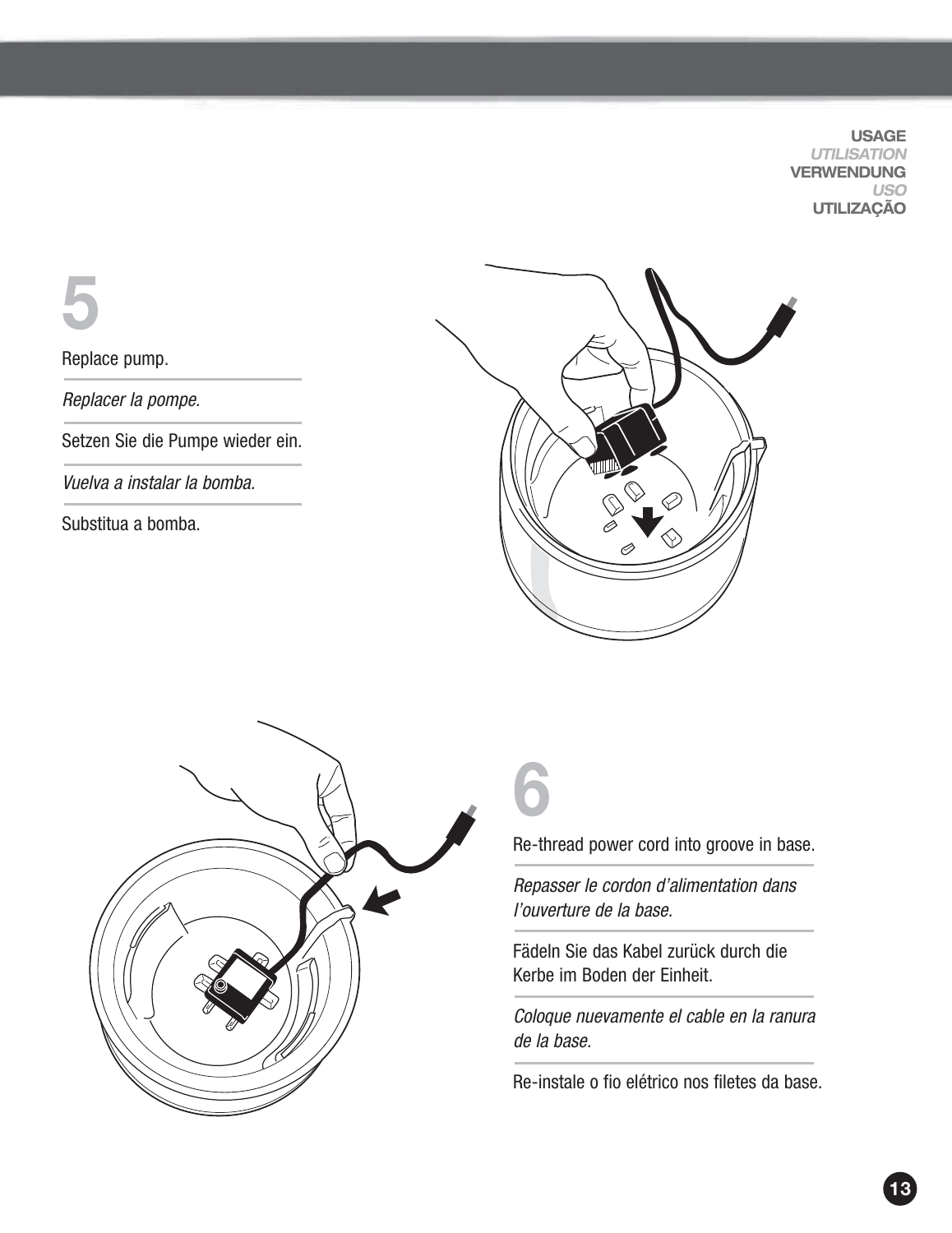

FRESH&GLEAR

**USAGE** *UTILISATION* **VERWENDUNG** *USO* **UTILIZAÇÃO**

# **7**.

Slide power cord holder into groove in base. Ensure notches on the outside tip of the power cord holder line up with notches on outside of base, then press down firmly to lock into position.

Glisser le passe-cordon dans la rainure sur la base. S'assurer que les encoches sur le dessus extérieur du passe-cordon sont alignées sur les encoches à l'extérieur de la base, puis appuyer fermement pour le mettre en place.

Stecken Sie den Kabelhalter in die Kerbe im Boden der Einheit. Achten Sie darauf, dass die Kerben an der äußeren Spitze des Kabelhalters auf einer Linie mit den Kerben an der Außenseite des Bodens der Einheit liegen. Drücken Sie dann den Halter fest nach unten.

Deslice el sujetador del cable por la ranura de la base. Cerciórese de que las muescas de la punta exterior del sujetador del cable estén alineadas con las muescas del exterior de la base; luego, presione hacia abajo con firmeza para asegurar la pieza en su lugar.

Faça o suporte fixador do fio elétrico deslizar nos filetes da base. Alinhe os encaixes externos do suporte fixador com aqueles da base. Apoie firmemente para travá-lo na posição correta.



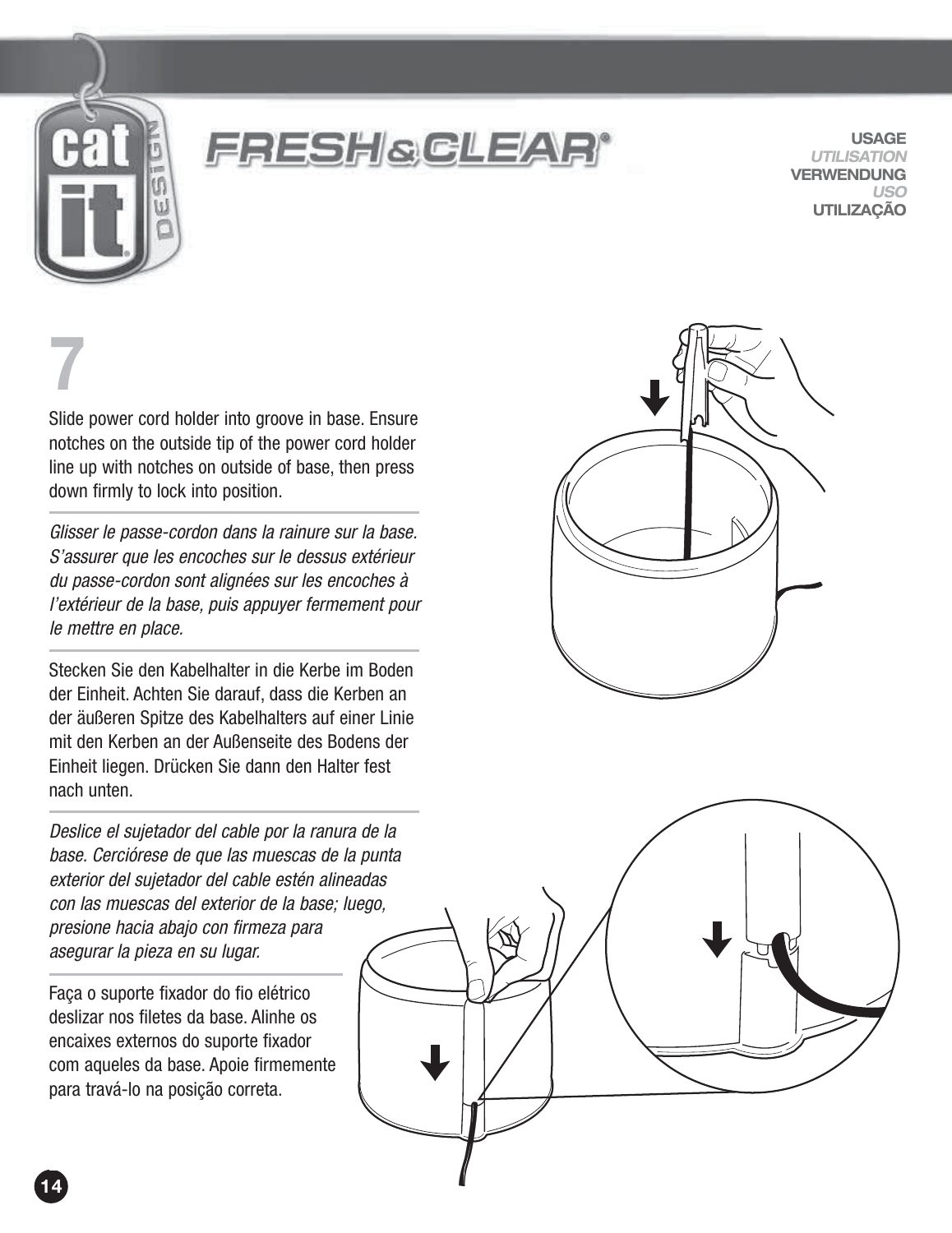**USAGE** *UTILISATION* **VERWENDUNG** *USO* **UTILIZAÇÃO**

# **8**

Replace Filter Holder. Ensure that notches on filter holder line up with grooves on inside of base, and twist clock-wise to lock into position.

Replacer le support du filtre. S'assurer que les encoches sur le support du filtre sont alignées sur les encoches à l'intérieur de la base, puis tourner dans le sens des aiguilles d'une montre pour le mettre en place.

Setzen Sie die Filterhalterung wieder ein. Achten Sie darauf, dass die Kerben im Halter auf einer Linie mit den Kerben an der Innenseite des Bodens der Einheit liegen. Drehen Sie die Halterung im Uhrzeigersinn, damit sie festsitzt.

Vuelva a colocar el sujetador del filtro. Cerciórese de que las muescas en el sujetador del filtro estén alineadas con las ranuras del interior de la base y luego gire en el sentido de las agujas del reloj para asegurar la pieza en su lugar.

Substituia o suporte do filtro. Assegure-se de que os encaixes do suporte do filtro estão alinhados com os da base. Gire no sentido horário para travar na posição correta.



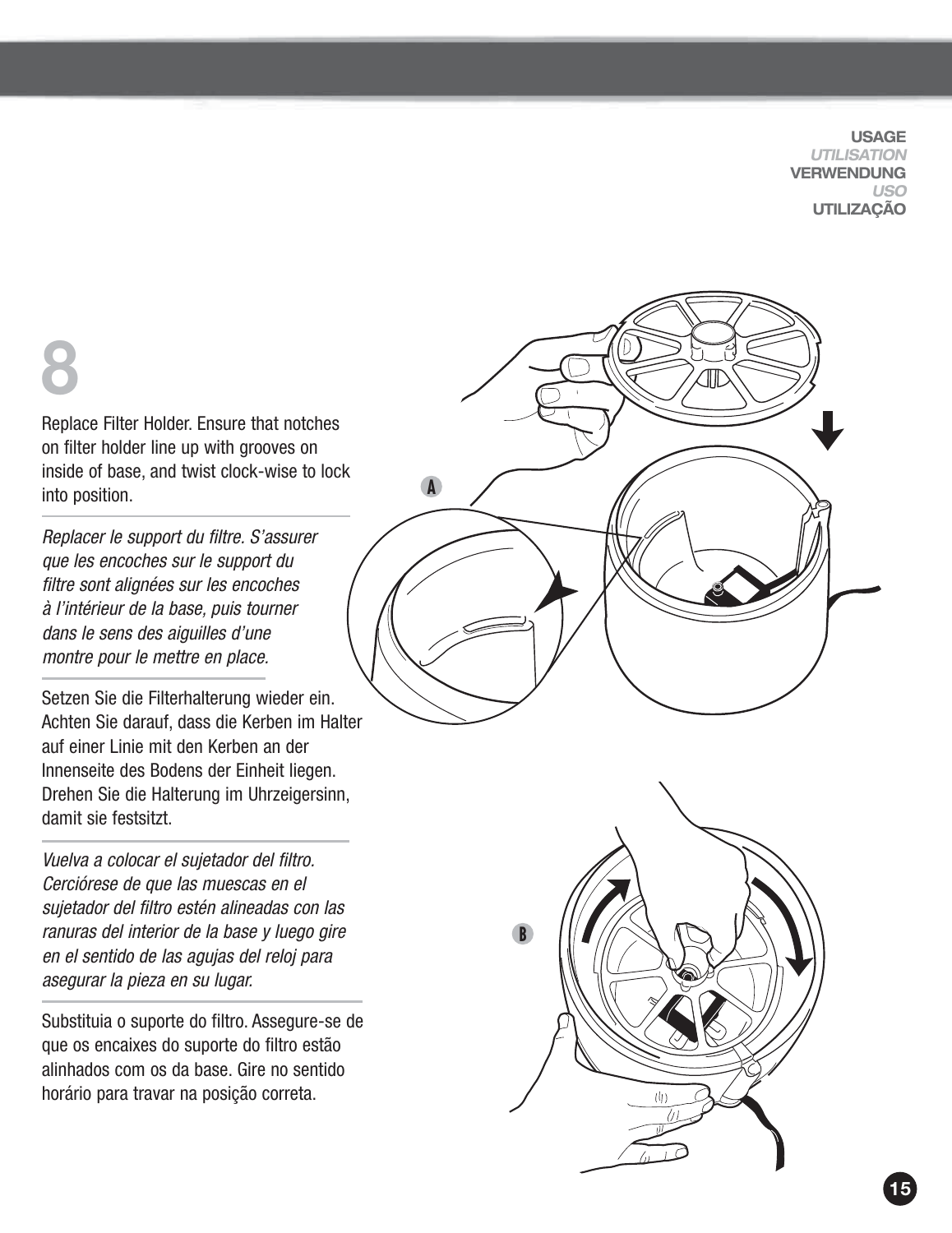

### FRESH&GLEAR

**USAGE** *UTILISATION* **VERWENDUNG** *USO* **UTILIZAÇÃO**

# **9**

Place filter on top of filter holder, and press down firmly to ensure the filter is secured underneath the tabs. Note: Install filter with foam-side facing up and carbon-side facing down.

Déposer le filtre sur le dessus du support et appuyer fermement pour s'assurer que le filtre est bien en place en dessous des encoches. Note : Installer le filtre avec le côté mousse sur le dessus et le côté charbon en dessous.

Legen Sie den Filter auf die Filterhalterung und drücken Sie ihn fest herunter, damit er sicher unter den Stiften liegt. Hinweis: Montieren Sie den Filter mit der Schaumstoffseite nach oben und der Aktivkohleseite nach unten.

Coloque el filtro en la parte superior de su sujetador y presione hacia abajo con firmeza para asegurarse que el filtro encaje debajo de las lengüetas. Nota: instale el filtro con el lado de espuma hacia arriba y el lado de carbón hacia abajo.

Coloque o filtro na parte superior do suporte e pressione para assegurar que o filtro encaixou nas presilhas. Nota: instale o filtro com a face de espuma para cima e a face de carvão para baixo.



Replace top of fountain.

Replacer le dessus de l'abreuvoir.

Setzen Sie das Top der Einheit wieder auf.

Coloque la tapa de la fuente.

Recoloque a tampa do bebedouro.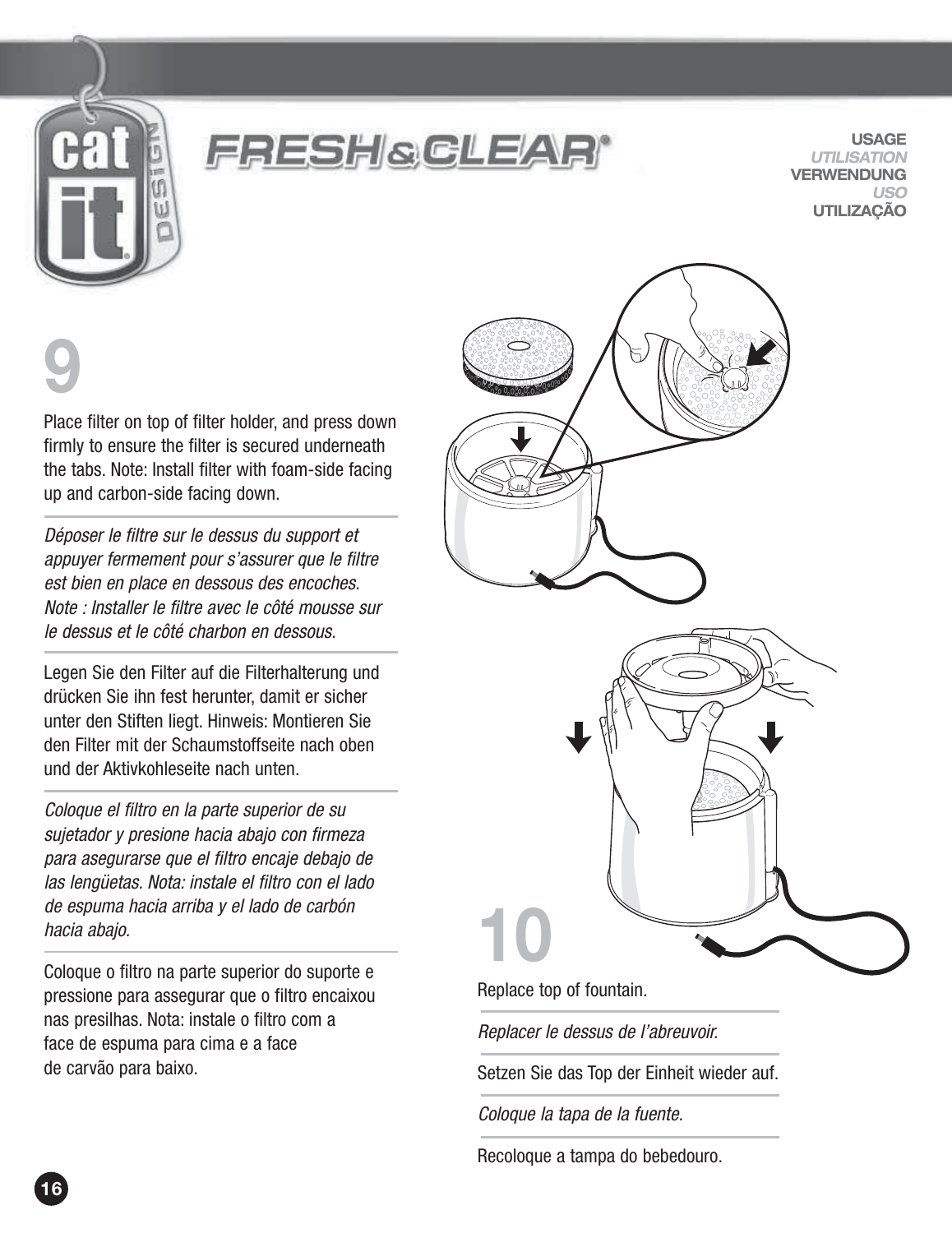**11**

Place fountain directly beneath faucet and fill. As the fountain fills with water, the red water level indicator on the top of the fountain will begin to rise. Fountain is filled to capacity when the red water level indicator is fully visible. Note: if you prefer, you can fill the fountain by using a pitcher rather than placing it under the faucet.

Placer l'abreuvoir directement sous le robinet pour le remplir. Au fur et à mesure que l'abreuvoir s'emplit d'eau, l'indicateur de niveau rouge sur le dessus de l'abreuvoir commencera à s'élever. L'abreuvoir est plein à capacité lorsque l'indicateur rouge est complètement visible. Note : Il est également possible de remplir l'abreuvoir en utilisant un pichet plutôt que de le remplir en le plaçant sous le robinet.

Stellen Sie den Trinkbrunnen direkt unter den Wasserhahn und befüllen Sie ihn mit Wasser. Wenn der Wasserpegel im Trinkbrunnen steigt, steigt auch die rote Wasserstandsanzeige am oberen Rand der Einheit. Der Trinkbrunnen ist ganz mit Wasser befüllt, wenn die rote Wasserstandsanzeige vollständig zu sehen ist. Hinweis: Wenn Sie die Einheit nicht unter den Wasserhahn stellen möchten, können Sie den Trinkbrunnen auch mithilfe eines Wasserkruges befüllen.

Coloque la fuente directamente bajo el grifo y llénela. A medida que se llene de agua, el indicador de nivel de agua rojo en la parte superior de la fuente empezará a levantarse. La fuente está totalmente llena, cuando el indicador de nivel de agua se ve completamente. Nota: si lo prefiere, puede llenar la fuente con una jarra en lugar de colocarla debajo del arifo.

Coloque o bebedouro diretamente sob a torneira da pia. Ao encher, o indicador vermelho de nível de água, na tampa do bebedouro, começa a subir. O bebedouro está cheio quando o indicador vermelho de nível de água estiver completamente visível. Nota: se preferir, utilize uma jarra para encher o bebedouro.

**USAGE** *UTILISATION* **VERWENDUNG** *USO* **UTILIZAÇÃO**

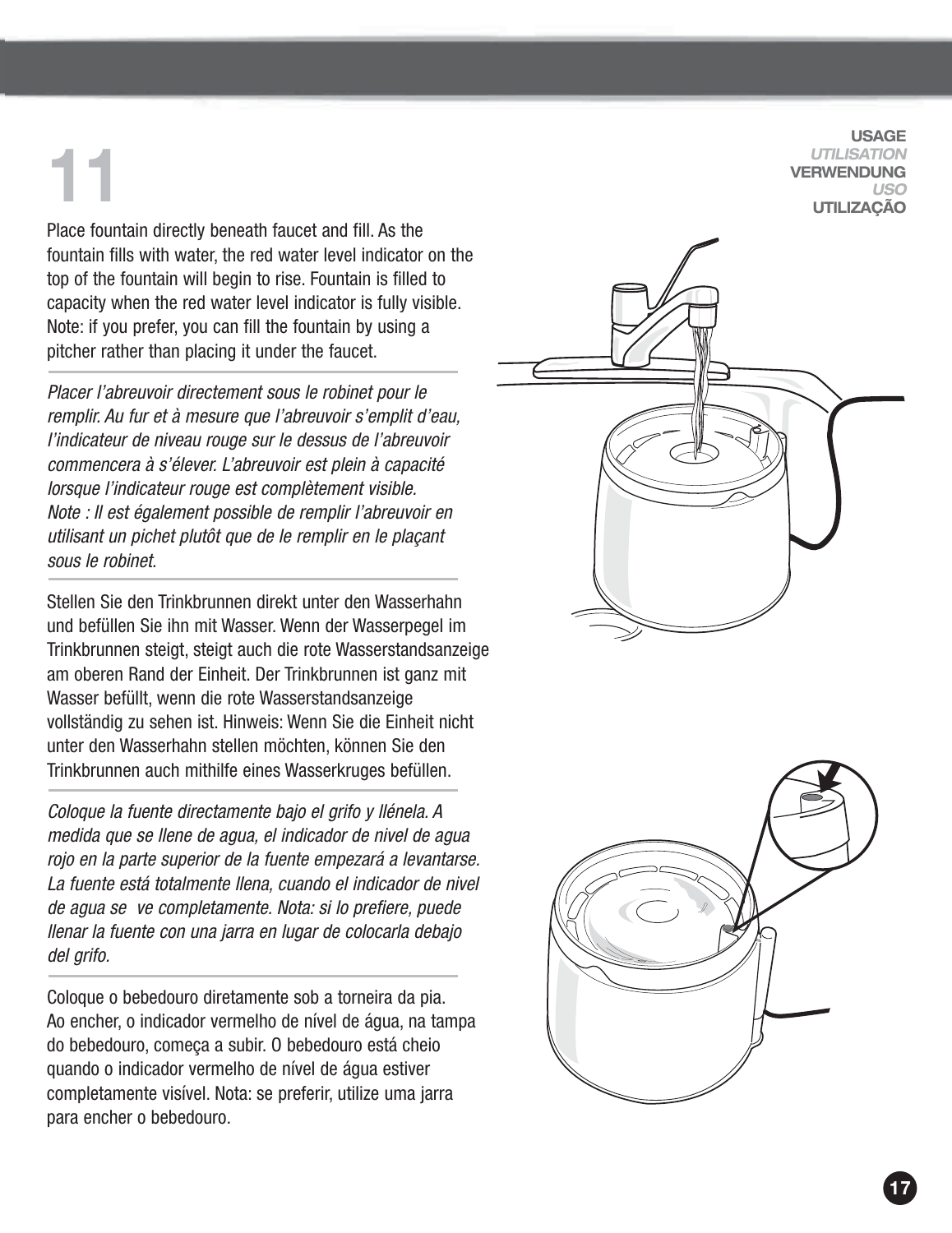

#### FRESHGGLEAR

**USAGE** *UTILISATION* **VERWENDUNG** *USO* **UTILIZAÇÃO**

# **12**

Attach power cord to AC adapter, and plug in unit.

Relier le cordon d'alimentation à l'adaptateur CA, puis brancher l'appareil.

Befestigen Sie das Netzkabel am AC-Adapter und verbinden Sie die Einheit mit dem Stromnetz.

Conecte el cable al adaptador CA y enchufe el equipo.

Coloque o fio elétrico no adaptador AC e ligue o aparelho.





Secure excess power cord with tie wrap and place beneath unit to avoid pet chewing and entanglement. Do not allow any objects to come in contact with the unit as water may spill out of unit.

Fixer l'excédent du cordon d'alimentation avec une attache autobloquante et le placer sous l'abreuvoir pour éviter que l'animal le mâchonne et s'empêtre. Ne laisser aucun objet entrer en contact avec l'abreuvoir car de l'eau risque de se répandre en dehors de l'abreuvoir.

Platzieren Sie das überschüssige Kabel aufgewickelt unter dem Gerät, um zu vermeiden, dass die Tiere darauf herum beißen oder dass es sich verwickelt. Achten Sie darauf, dass keine anderen Gegenstände das Gerät berühren, da sonst Wasser austreten könnte.

Asegure el exceso del cable con un sujetador debajo de la fuente para evitar que la mascota lo mastique o se enrede. No permita que cualquier objeto entre en contacto con el equipo puesto que el agua podría derramarse.

Prenda o excesso de fio elétrico com uma presilha e coloque-o sob o aparelho, de modo a evitar que um animal possa roer ou emarenhar-se nele. Não permita que objetos venham a entrar em contato com o aparelho, uma vez que a água poderá espirrar para fora do aparelho.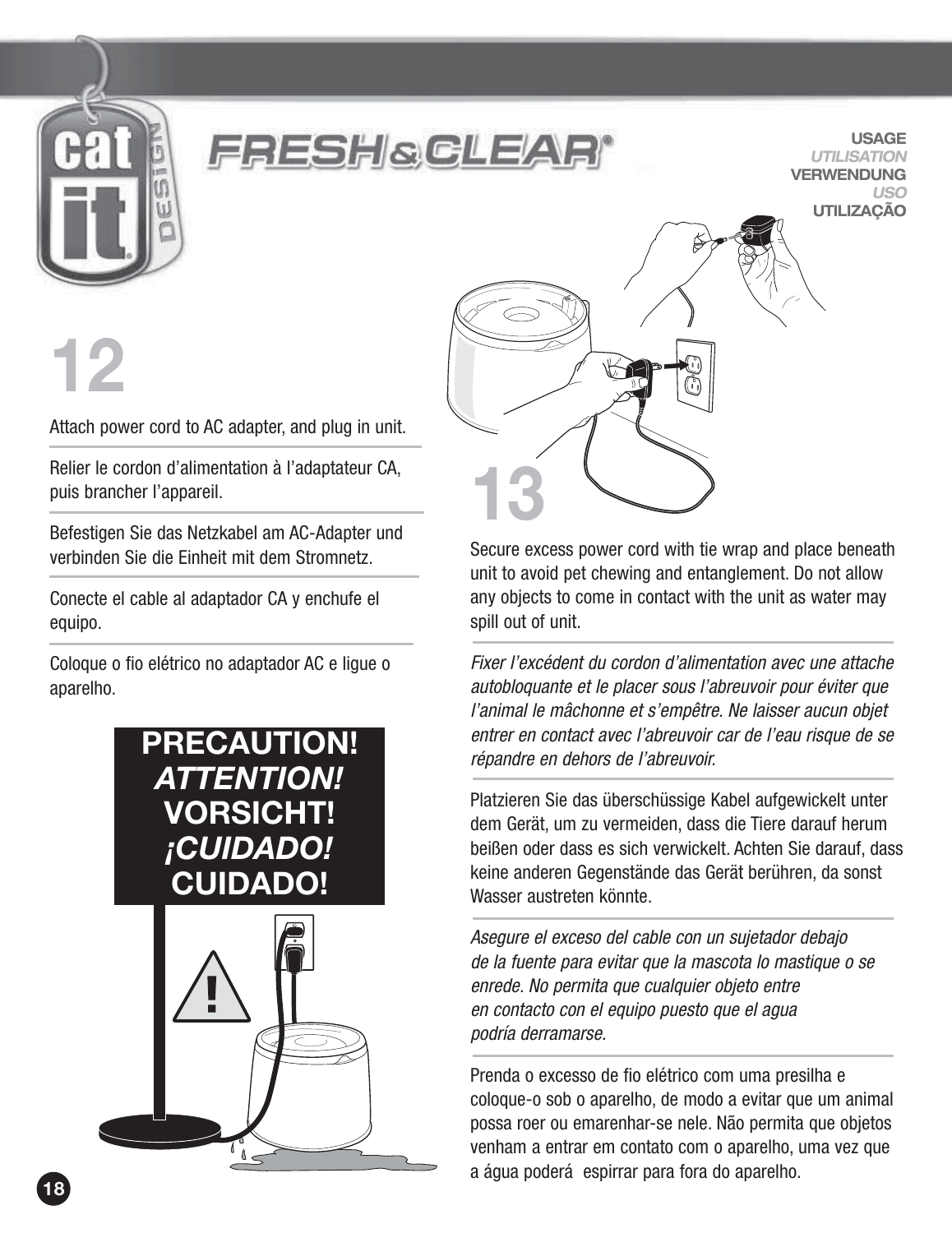**CLEANING** *NETTOYAGE* **WARTUNG** *LIMPIEZA* **LIMPEZA**

#### **WEEKLY MAINTENANCE**

**Nettoyage Limpieza**

Wash and rinse fountain with a soft sponge and a non-abrasive cleanser. Rinse thoroughly, ensuring no soapy residue. Remove the filter from the base and rinse.

Do not wash the filter with soap. If filter contains excess debris or other foreign matter, replace it (replacement filters sold separately). The filter should be replaced every 3 weeks or when there are visible signs that the filter is saturated with foreign matter (debris, food, hair, etc.) More frequent changes may be necessary due to indoor environmental and water conditions, as well as multiple pet use. Should pump appear dirty, open pump and remove impeller cap and impeller. Remove any debris from the impeller and clean impeller well with cotton swab. Handle impeller with care.

#### *ENTRETIEN HEBDOMADAIRE*

Laver et rincer l'abreuvoir avec une éponge douce et un détergent non abrasif. Rincer à fond en s'assurant qu'il n'y a aucun résidu de savon. Retirer le filtre de la base et rincer. Ne pas laver le filtre avec du savon. S'il contient un excès de débris ou d'autres corps étrangers, le remplacer (filtres de rechange vendus séparément). Le filtre devrait être remplacé toutes les trois semaines ou lorsqu'il montre des signes de saturation par des corps étrangers (débris, aliments, poils, etc.). Des changements plus fréquents peuvent être requis en raison de la condition de l'eau et de l'environnement intérieur de la maison, ainsi que de l'utilisation par de nombreux animaux.

Si la pompe est sale, l'ouvrir et retirer le couvercle de la couronne et la couronne. Éliminer tous les débris de la couronne, nettoyer son puits avec un coton-tige. Manipuler la couronne avec soin.

#### **WÖCHENTLICHE WARTUNG**

Waschen Sie den Trinkbrunnen mit einem weichen Schwamm und einem milden Reinigungsmittel und spülen Sie ihn ab. Achten Sie auf sorgfältiges Abspülen, damit keine Seifenrückstände zurückbleiben. Entfernen Sie den Filter aus dem Bodenteil und spülen Sie ihn ab. Filter nicht mit Seife auswaschen. Falls der Filter Verunreinigungen oder sonstige Fremdstoffe enthält, ersetzen Sie ihn. (Ersatzfilter werden separat verkauft.) Ersetzen Sie den Filter alle drei Wochen oder sobald Anzeichen für eine Sättigung mit Fremdstoffen (Verunreinigungen, Futterresten, Haaren usw.) erkennbar werden. Ein häufigeres Auswechseln kann erforderlich werden je nach Wohnungsumfeld oder Wasserqualität, sowie bei Nutzung durch mehrere Tiere.

Wenn Sie vermuten, dass die Pumpe schmutzig ist, öffnen Sie die Pumpe und entfernen Sie die Flügelradabdeckung und das Flügelrad. Entfernen Sie eventuelle Verunreinigungen vom Flügelrad und reinigen Sie den Flügelradschacht mit einem Wattestäbchen. Seien Sie vorsichtig bei der Handhabung des Flügelrads.

#### *MANTENIMIENTO SEMANAL*

Lave la fuente con una esponja suave y un limpiador no abrasivo. Enjuague todo muy bien, sin dejar ningún residuo jabonoso. Saque el filtro de la base y enjuáguelo. No lave el filtro con jabón. Si el filtro contiene desechos en exceso u otro cuerpo extraño, reemplácelo (los repuestos para filtros se venden por separado). El filtro debe cambiarse cada 3 semanas cuando hay signos visibles de saturación con cuerpos extraños (desechos, comida, pelo, etc.). Se necesitará realizar cambios más frecuentes dependiendo del ambiente interno y la condición del agua y si el aparato es utilizado por varias mascotas.

Si la bomba parece sucia, abra la bomba y quite la tapa del impulsor y el impulsor. Retire cualquier desecho del impulsor, límpielo bien con un hisopo. Manipule el impulsor con cuidado.

#### **LIMPEZA SEMANAL**

Lave e enxague a bebedouro com uma esponja macia e líquido de limpeza não-abrasivo. Enxague abundantemente, assegurando-se de não haver resíduos de sabão. Remova o filtro da base e enxague tudo. Não lave o filtro com sabão. Se o filtro tiver excesso de resíduos ou qualquer material estranho, substitua-o (filtros sobressalentes são vendidos separadamente). O filtro de carvão deve ser substituído a cada 3 semanas ou quando qualquer sinal visível de saturação ou sujeira (resíduos, comida, cabelos, etc) seja detectado. Substituições freqûentes podem ser necessárias dependendo do ambiente interno ou da condição da água, assim como quando o aparelho é utilizado por vários animais. Se a bomba parecer suja, abra-a e retire a tampa da roda impulsora e o impulsor. Remova todo resíduo do impulsor, limpe-o bem com um pano de algodão. Manuseie o impulsor com cuidado.

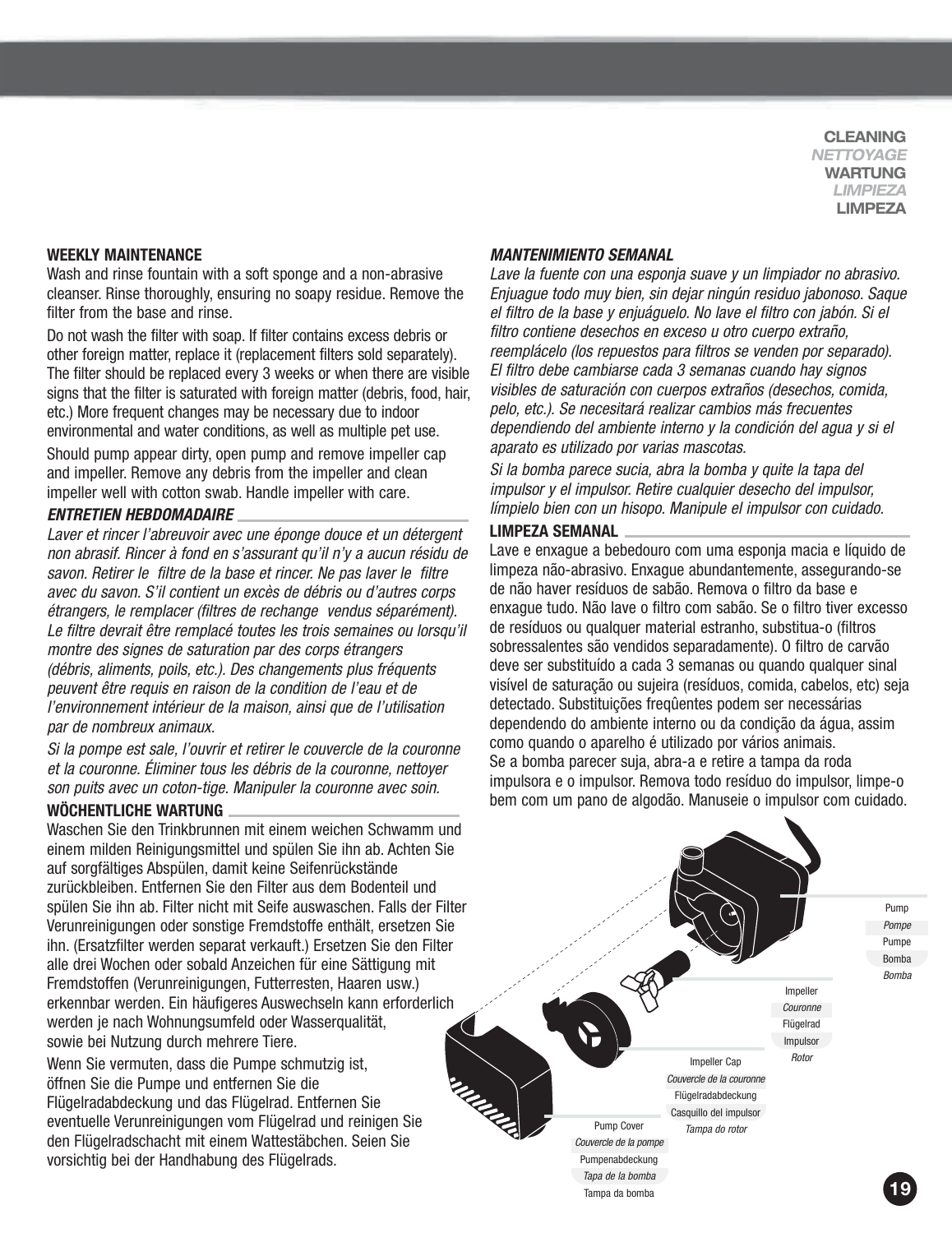

## **FRESH&CLEAR**

#### **Q: My pet seems afraid of the unit. What should I do?**

- A: Although the majority of pets readily accept using the fountain, your pet may be intimidated by the unit at first. It is important to encourage drinking from the fountain. Remove other water sources for a limited amount of time. Your pet will become accustomed to the unit within a few days. It is imperative to monitor your pet's use of the fountain at first to ensure that he is drinking to avoid dehydration.
- **Q: How often should I fill my unit?**
- A: Refill frequency is dependent on many factors, including how much your pet drinks, how many pets use the fountain, and the environmental conditions where the unit is located. There will be more water evaporation in a dry, warm area versus a cool area.
- **Q: Why is the unit making gurgle sounds?**
- A: The gurgle sounds are an indication that the water level is very low. Refill immediately (refer to filling instructions). Never let the unit run dry.
- **Q: My unit has a white film on it. What is it and how can I remove it?**
- A: The white film is a lime mineral deposit resulting from hard water. To remove these stains, soak affected areas in a vinegar solution to loosen deposit. Remove by wiping with a soft cloth. Ensure to rinse thoroughly.
- **Q: Why is the water not pumping properly through the unit?**
- A: There may be some foreign matter (food, hair, debris) trapped in the filter, or pump, that may be causing this problem. Examine the filter. Should it be saturated with foreign matter, it must be replaced. Should the filter appear in functioning order, check the pump carefully. You may need to open the pump and clean out the interior for it to function properly (refer to cleaning instructions).
- **Q: I plugged in the unit, but there is no water flowing. What should I do?**
- A: There could be air trapped in the pump, preventing it from functioning properly. To remove air from the system, repeat the process of unplugging and plugging in the unit until the water begins to flow.

#### **For further assistance, please call our customer service departments: Canada: 1-800-554-2436 U.S.A.: 1-800-724-2436**

- *Q: Mon animal semble avoir peur de l'abreuvoir. Que devrais-je faire?*
- *R : Même si la majorité des animaux de compagnie accepte volontiers d'utiliser l'abreuvoir, votre animal peut être intimidé au début. Il est important de l'encourager à boire de l'abreuvoir. Retirer les autres sources d'eau pour une période limitée. Il s'habituera à l'abreuvoir en l'espace de quelques jours. Au cours des premiers jours, vous devez vérifier que votre animal utilise l'abreuvoir pour vous assurer qu'il boit et ne se déshydrate pas.*
- *Q : À quelle fréquence devrais-je remplir l'abreuvoir?*
- *R : La fréquence de remplissage dépend de nombreux facteurs y compris la quantité d'eau que boit votre animal, le nombre d'animaux utilisant l'abreuvoir et l'environnement dans lequel est placé l'abreuvoir. Vous remarquerez plus d'évaporation de l'eau dans un endroit sec et chaud par opposition à un endroit sec et frais.*

#### *Q : Pourquoi l'abreuvoir fait-il des glouglous?*

- *R : Les glouglous indiquent que le niveau d'eau est très bas. Remplir de nouveau le dôme immédiatement (consulter les instructions de remplissage). Ne jamais laisser l'abreuvoir fonctionner à sec.*
- *Q : Mon abreuvoir a une couche blanche sur sa surface. De quoi s'agit-il et comment puis-je enlever cette couche?*
- *R : La couche blanche est un dépôt calcaire résultant d'une eau dure. Pour enlever ces taches, tremper les endroits touchés dans une solution de vinaigre pour défaire les dépôts. Les enlever en essuyant avec un linge doux. S'assurer de rincer à fond.*
- *Q : Pourquoi l'eau n'est-elle pas pompée convenablement dans l'abreuvoir?*
- *R : Des corps étrangers (aliments, poils, débris) sont peut-être coincés dans le filtre ou la pompe et peuvent causer ce problème. On doit examiner le filtre; s'il est saturé de corps étrangers, il faut le remplacer. Si le filtre fonctionne, vérifier la pompe soigneusement. On peut avoir à ouvrir la pompe et à nettoyer l'intérieur pour qu'elle fonctionne convenablement (consulter les instructions de nettoyage).*
- *Q : J'ai branché l'abreuvoir mais il n'y a pas d'eau qui coule sur le dôme. Que devrais-je faire?*
- *R : De l'air est probablement coincé dans la pompe, ce qui l'empêche de fonctionner correctement. Pour retirer l'air du système, débrancher et rebrancher en répétant ces opérations jusqu'à ce que l'eau commence à couler sur le dôme.*

*Pour le service après-vente, veuillez téléphoner à notre service à la clientèle : Canada: 1 800 554-2436 É.-U.: 1 800 724-2436*

- **F: Mein Haustier scheint Angst vor dem Gerät zu haben. Was kann ich tun?**
- A: Obwohl die meisten Haustiere sich problemlos an die Nutzung des Trinkbrunnens gewöhnen, kann es vorkommen, dass Ihr Haustier zunächst verschüchtert auf das Gerät reagiert. Es ist wichtig, dass Sie es zur Nutzung des Trinkbrunnens ermutigen. Entfernen Sie für eine begrenzte Zeit alle übrigen Wasserquellen. Ihr Haustier wird sich innerhalb weniger Tage an das Gerät gewöhnen. Es ist zwingend erforderlich, dass Sie in der Anfangsphase darauf achten, ob Ihr Haustier das Gerät annimmt und genügend Wasser zu sich nimmt.
- **F: Wie häufig sollte ich das Gerät nachfüllen?**
- A: Die Füllhäufigkeit ist von einer Reihe von Faktoren abhängig, z.B. davon, wie viel Ihr Haustier trinkt, ob mehrere Tiere den Trinkbrunnen nutzen und in was für einer Umgebung das Gerät aufgestellt ist. In warmen, trockenen Räumen verdunstet erheblich mehr Feuchtigkeit als in kühlen Räumen.
- **F: Warum macht das Gerät gurgelnde Geräusche?**
- A: Dieses Gurgeln ist ein Zeichen dafür, dass der Wasserstand sehr niedrig ist. Füllen Sie umgehend Wasser nach (siehe Nachfüllhinweise). Lassen Sie das Gerät nie trocken laufen.
- **F: Auf meinem Gerät hat sich ein weißer Film gebildet. Was ist das und wie lässt er sich entfernen?**
- A: Der weiße Film besteht aus Kalkablagerungen. Sie sind eine Folge harten Wassers. Um diese Flecken zu entfernen, weichen Sie die betroffenen Stellen mit einer Essiglösung ein, die diese Ablagerungen ablöst. Entfernen Sie sie anschließend mit einem weichen Tuch. Spülen Sie die betroffenen Flächen danach sorgfältig ab.

**20**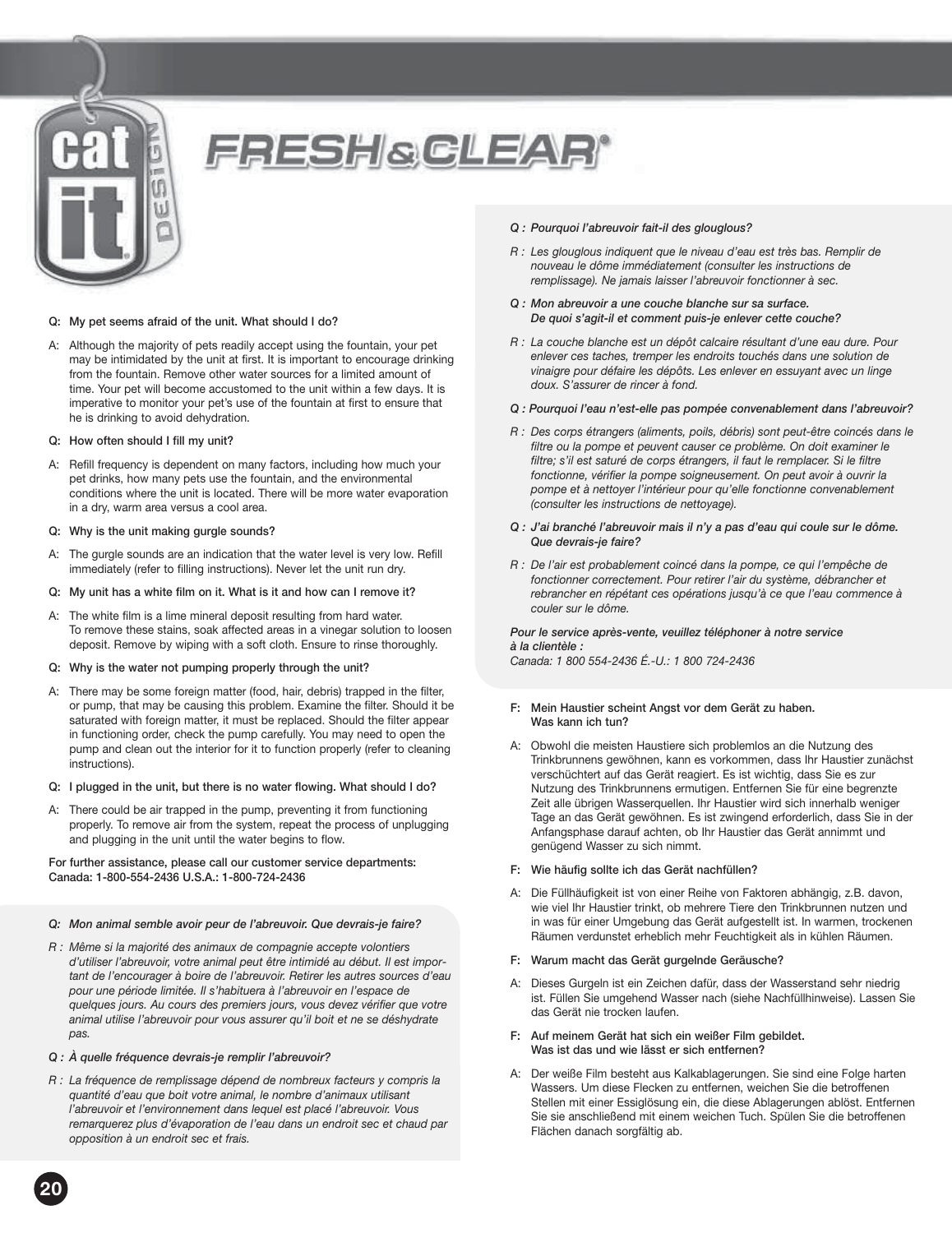#### **FREQUENTLY ASKED QUESTIONS** *FOIRE AUX QUESTIONS* **HÄUFIG GESTELLE FRAGEN** *PREGUNTAS MÁS FRECUENTES* **QUESTÕES MAIS FREQÛENTES**

- **F: Warum pumpt das Wasser nicht ordnungsgemäß durch das Gerät?**
- A: Möglicherweise sind im Filter oder in der Pumpe eingeschlossene Fremdstoffe (Futterreste, Haare, Verunreinigungen) die Problemursache. Überprüfen Sie den Filter. Sollte er mit Fremdstoffen gesättigt sein, muss er ersetzt werden. Falls der Filter in gutem Betriebszustand zu sein scheint, überprüfen Sie die Pumpe sorgfältig. Gegebenenfalls müssen Sie die Pumpe öffnen und den Innenraum reinigen, um den ordnungsgemäßen Betrieb wieder herzustellen (siehe Reinigungshinweise).
- **F: Ich habe das Gerät an das Netz angeschlossen, aber es fließt kein Wasser über die Kuppel. Was kann ich tun?**
- A: Es könnte Luft in der Pumpe eingeschlossen sein, die ein ordnungsgemäßes Funktionieren verhindert. Um das Gerät zu entlüften, ziehen Sie mehrmals den Netzstecker ab und stecken Sie ihn wieder in die Steckdose, bis Wasser über die Kuppel zu fließen beginnt.

**Falls Sie ein Problem oder eine Frage in Bezug auf den Gebrauch dieses Produktes haben, wenden Sie sich bitte an Ihren örtlichen Fachhändler oder an HAGEN direkt. HAGEN Deutschland GmbH & Co. KG Lehmweg 99-105**

*P: Mi mascota parece asustarse del aparato. ¿Qué debo hacer?*

**D-25488 Holm**

- *R: Aunque la mayoría de los animales domésticos acepta fácilmente la fuente, al principio su mascota puede sentirse intimidada por este aparato. Es importante animarle a que beba de la fuente. Retire otras fuentes de agua durante períodos de tiempo limitados. En unos pocos días su mascota llegará a acostumbrarse al aparato. Es imprescindible supervisar el modo en que su mascota comienza a usar la fuente para asegurarse de que bebe y que no se deshidrata.*
- *P: ¿Con qué frecuencia debo llenar el aparato?*
- *R: La frecuencia de llenado depende de muchos factores: cuánto bebe su mascota, cuántos animales domésticos utilizan la fuente y cuáles son las condiciones ambientales donde se encuentra el aparato. En un ambiente seco y tibio el agua se evaporará más rápido que en un lugar fresco y seco.*
- *P: ¿Por qué borbotea el aparato?*
- *R: El borboteo es una indicación de que el nivel de agua está muy bajo. Vuelva a llenar la cúpula inmediatamente (consulte las instrucciones de llenado). Nunca deje que el aparato funcione en seco.*
- *P: El aparato tiene una película blanca. ¿Qué es y cómo puedo sacarla?*
- *R: La película blanca es un depósito de cal que deja el agua dura. Elimine estas manchas, empapándolas con una solución de vinagre para ablandarlas. Frote con un paño suave. Enjuague todo muy bien.*
- *P: ¿Por qué el agua no pasa bien por el aparato?*
- *R: Este problema puede deberse a que el filtro o la bomba tienen materias extrañas (alimento, pelo, desechos). Examine el filtro. Si está lleno de materias extrañas, deberá cambiarlo. Si el filtro parece funcionar bien, examine atentamente la bomba. Es posible que necesite abrir la bomba y limpiar el interior para que funcione bien (consulte las instrucciones de limpieza).*
- *P: Enchufé el aparato, pero el agua no fluye sobre la cúpula. ¿Qué debo hacer?*
- *R: Es posible que la bomba tenga aire y esto impida que el aparato funcione como corresponde. Para quitar el aire del sistema, enchufe y desenchufe el aparato hasta que el agua empiece a fluir por la cúpula.*

*Para más información, llame por favor a nuestros Departamentos de Servicio a la Clientela: Canadá: 1-800-554-2436 EE.UU.: 1-800-724-2436*

- **Q: Meu animal parece ter medo do aparelho. Que devo fazer?**
- R: Embora a maioria dos animais de estimação aceitem o bebedouro, seu animal pode ficar, incialmente, intimidado pelo aparelho. É importante encorajá-lo a beber no bebedouro. Remova outras fontes de abastecimento de água durante períodos de tempo limitados. Seu animal se acostumará com ele em alguns dias. É imperativo verificar que seu animal utiliza o bebedouro, principalmente para evitar a desidratação do animal.
- **Q: Quantas vezes devo encher o reservatório?**
- R: A quantidade de vezes depende de vários fatores, inclusive da quantidade de água que seu animal bebe, quantos animais utilizam o bebedouro e das condições do local onde o aparelho está instalado. Em um ambiente seco e quente, haverá maior evaporação da água, se comparado a uma área fria e seca.
- **Q: Porquê o aparelho faz um barulho de borbulho?**
- R: O som de borbulho indica que o nível da água está baixo. Encha a cúpula imediatamente (refira-se às instruções correspondentes). Não deixe o aparelho funcionar sem água.
- **Q: Meu aparelho tem uma crosta branca. O que é isso, e como posso retirá-la?**
- R: A crosta branca é um depósito de cal mineral, resultante da água dura. Para remover essas nódoas, deixe as partes afetadas numa solução de vinagre para amolecê-las. Remove a nódoa esfregando-a com um pano macio. Assegure-se de enxaguar bem.
- **Q: Porquê a água não está sendo bombeada corretamente no aparelho?**
- R: Poderá haver corpos estranhos (comida, pêlos, resíduos) presos no filtro ou na bomba e causando o problema. Examine o filtro. Se estiver saturado com corpos estranhos, deverá ser substituído. Se o filtro parecer em bom estado de funcionamento, verifique a bomba cuidadosamente. Talvez necessite abrir a bomba e limpar seu interior para que volte a funcionar corretamente (refira-se às instruções de limpeza).
- **Q: Liguei o aparelho mas não há água fluindo na cúpula. Que devo fazer?**
- R: Pode ser que haja ar dentro da bomba, impedindo o funcionamento normal. Para retirar o ar do sistema, repita o processo de ligar e desligar o aparelho até que a água comece a fluir na cúpula.

**Para assistência adicional, favor telefonar ao departamento de serviço à clientela: Canadá:1-800-554-2436 EEUU: 1-800-724-2436**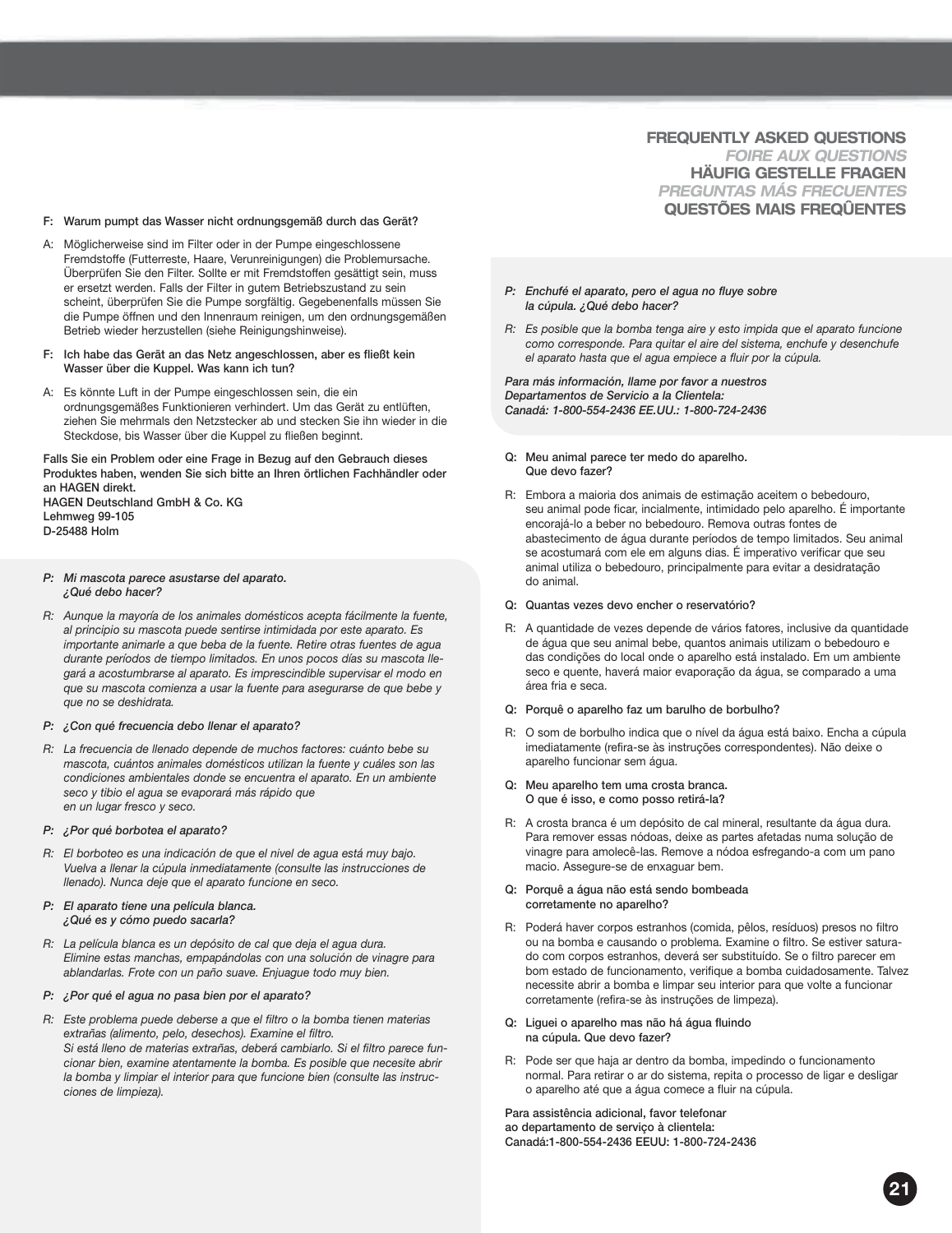



**ACCESSORIES** *ACCESSOIRES* **ZUBEHÖR** *ACCESORIOS* **ACESSÓRIES**



#### Art. # 50057

Replacement Foam/Carbon Filters (3 filters) Filtres de rechange de mousse et de charbon (3 filtres) Ersatz-Schaumstoff/Aktivkohle-Filter (3 Filter) Filtros de repuesto espuma y carbón (3 filtros) Filtros de reposição espuma e carvão (3 filtros)

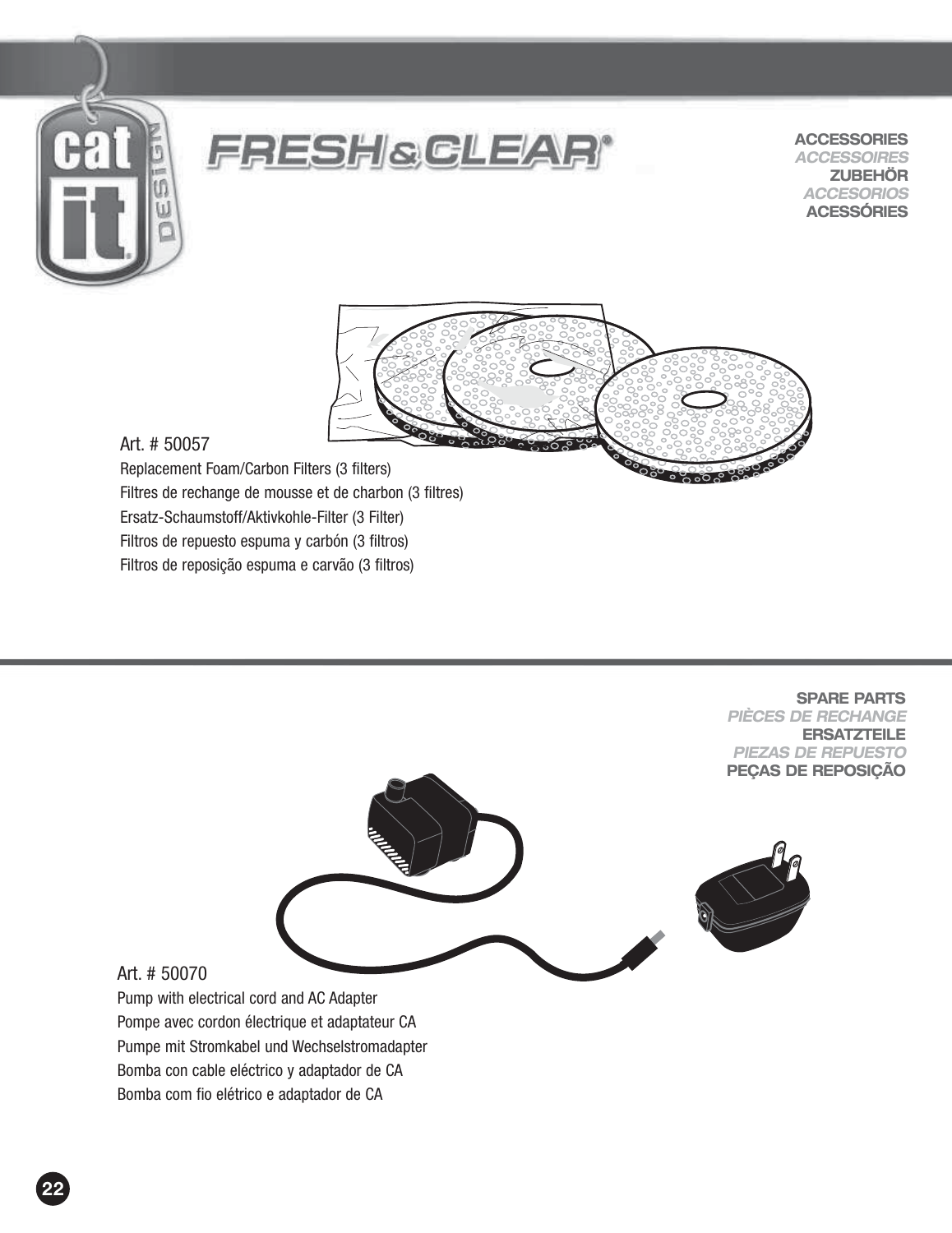

**WARRANTY** *GARANTIE* **GARANTIE** *GARANTÍA* **GARANTIA**

The Catit® Design Fresh & Clear Drinking Fountain offers a 2-year limited warranty from the original date of purchase. This warranty is valid only under normal operating conditions for which the unit is intended. This warranty will not apply to any unit subjected to improper use, negligence or tampering. The pump must be maintained in accordance with the instructions. The motor is factory sealed; tampering will void warranty. For warranty service, contact your local pet product dealer or write to the Catit ® representative in your country.

L'abreuvoir Fresh & Clear Catit® Design offre une garantie limitée de deux ans à partir de la date originale de l'achat. Cette garantie n'est valide que si l'appareil a été utilisé dans des conditions normales. Cette garantie ne s'applique pas si l'appareil a été l'objet d'un usage abusif, de négligence ou de modification. La pompe doit être entretenue selon les instructions. Le moteur a été scellé à l'usine; sa modification annulera la garantie. Pour le service de la garantie, prière de communiquer avec votre détaillant local de produits pour animaux de compagnie ou d'écrire au représentant Catit® de votre pays.

Der Catit® Design Fresh & Clear Trinkbrunnen bietet Ihnen eine zweijährige Garantie, die mit dem Ersterwerbsdatum einsetzt. Diese Garantie gilt nur unter den normalen Betriebsbedingungen, für die das Gerät ausgelegt ist. Diese Garantie erstreckt sich nicht auf Geräte, die unsachgemäßer oder fahrlässiger Verwendung oder Manipulation

Canada: **Rolf C. Hagen Inc.**, 20500 Trans Canada Hwy, Baie d'Urfé, QC H9X 0A2 U.S.A.: **Rolf C. Hagen (U.S.A.) Corp.**, 305 Forbes Blvd, Mansfield MA. 02048 U.K.: **Rolf C. Hagen (U.K.) Limited**, California Drive, Whitwood Industrial Estate, Castleford West Yorkshire WF10 5QH

France: **Hagen France SA.**, Parisud 4, Boulevard Jean Monnet, F-77388 Combs la Ville. Germany: **HAGEN Deutschland GmbH & Co. KG**, Lehmweg 99-105, D-25488 Holm

ausgesetzt wurden. Die Pumpe ist gemäß den Anleitungen zu warten. Der Motor ist werksmäßig versiegelt; durch eventuelle Manipulationen wird die Garantie verwirkt. Für Kundendienstleistungen im Rahmen der Garantie wenden Sie sich an Ihren örtlichen Zoofachhändler oder schreiben Sie an den Catit® Vertreter in Ihrem jeweiligen Land.

La Fuente de agua Catit® Design Fresh & Clear tiene una garantía limitada de dosaños a partir de la fecha de compra. Esta garantía es válida únicamente bajo las condiciones de funcionamiento normales para las cuales se ha diseñado el aparato. Esta garantía no se aplica a ningún aparato que haya sido objeto de mala utilización, negligencia o manipulación intencional. La bomba debe mantenerse conforme a las instrucciones. El motor viene sellado de fábrica; toda manipulación invalidará la garantía. Para el servicio en virtud de la garantía, comuníquese con el distribuidor local de productos para mascotas o escriba al representante de Catit® en su país.

O Bebedouro Catit® Design Fresh & Clear oferece dois anos de garantia limitada a partir da data de compra. Esta garantia é válida apenas em condições normais de operação, dentro da finalidade do aparelho. Esta garantia não se aplicará a unidades sujeitas a uso impróprio, negligência ou alteração intencional. A bomba deve receber manutenção observando-se as instruções. Motor selado na fábrica. Sua violação anula a garantia. Para garantia de serviço,contate o representante local de produtos para animais ou escreva ao representante da Catit® em seu país.

**23**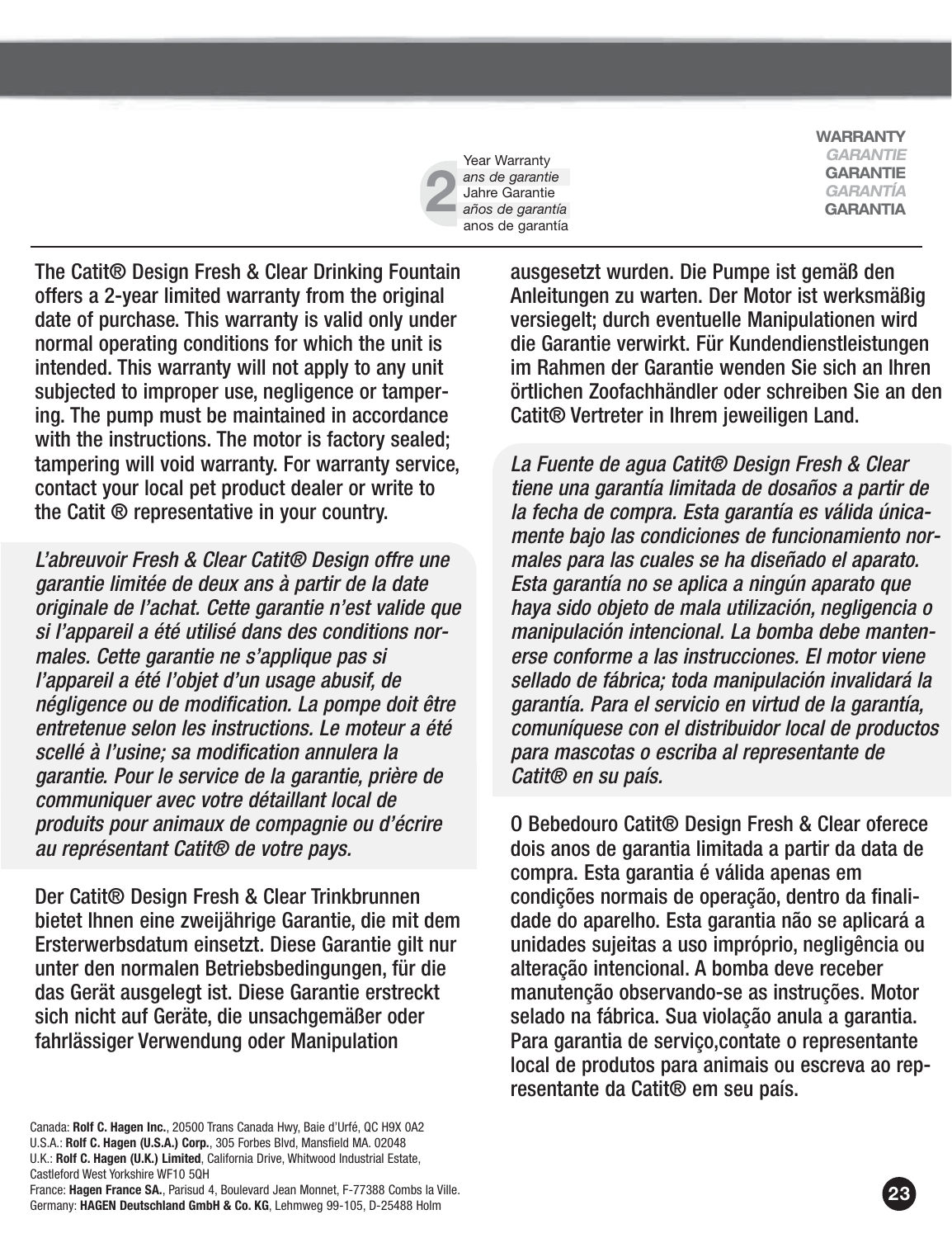**FRESH&CLEAR® REGISTRATION CARD**

*FICHE D'ENREGISTREMENT* **REGISTRIERUNGSKARTE** *TARJETA DE REGISTRO* **FICHA DE REGISTRO**

Art. # 50053

Catit® Design Fresh & Clear Drinking Fountain *Abreuvoir Fresh & Clear Catit® Design* Catit® Design Fresh & Clear Trinkbrunnen *Fuente de agua Catit® Design Fresh & Clear* Bebedouro Catit® Design Fresh & Clear

| Name • Nom • Name • Nombre • Nome                                                                                |  |  |  |  |  |  |  |  |  |  |  |  |  |  |
|------------------------------------------------------------------------------------------------------------------|--|--|--|--|--|--|--|--|--|--|--|--|--|--|
|                                                                                                                  |  |  |  |  |  |  |  |  |  |  |  |  |  |  |
| Address · Adresse · Straße · Dirección · Endereço                                                                |  |  |  |  |  |  |  |  |  |  |  |  |  |  |
|                                                                                                                  |  |  |  |  |  |  |  |  |  |  |  |  |  |  |
| City . Ville . Ort . Ciudad . Cidade                                                                             |  |  |  |  |  |  |  |  |  |  |  |  |  |  |
|                                                                                                                  |  |  |  |  |  |  |  |  |  |  |  |  |  |  |
| Province-State • Province-État • Bundesland • Provincia-Estado • Província-Estado                                |  |  |  |  |  |  |  |  |  |  |  |  |  |  |
|                                                                                                                  |  |  |  |  |  |  |  |  |  |  |  |  |  |  |
| Country • Pays • Land • País • País                                                                              |  |  |  |  |  |  |  |  |  |  |  |  |  |  |
|                                                                                                                  |  |  |  |  |  |  |  |  |  |  |  |  |  |  |
| Postal code . Code postal . Postleitzahl . Código postal . Código Postal                                         |  |  |  |  |  |  |  |  |  |  |  |  |  |  |
|                                                                                                                  |  |  |  |  |  |  |  |  |  |  |  |  |  |  |
| Email • Courriel • E-Mail • Correo electrónico • Email                                                           |  |  |  |  |  |  |  |  |  |  |  |  |  |  |
|                                                                                                                  |  |  |  |  |  |  |  |  |  |  |  |  |  |  |
| Date of Purchase • Date d'achat • Kaufdatum • Fecha de compra • Data de compra                                   |  |  |  |  |  |  |  |  |  |  |  |  |  |  |
| DD/MM/YY                                                                                                         |  |  |  |  |  |  |  |  |  |  |  |  |  |  |
| Store Location • Emplacement du magasin • Adresse des Händlers • Dirección de la tienda • Lojo onde foi comprado |  |  |  |  |  |  |  |  |  |  |  |  |  |  |
|                                                                                                                  |  |  |  |  |  |  |  |  |  |  |  |  |  |  |

To register on-line, visit our website at: *Pour enregistrement en ligne, visitez notre site Web au :* Für eine Online-Registrierung besuchen Sie uns unter: *Para registrar el producto en línea, visite nuestro sitio Web en:* Para fazer seu registro eletronicamente, visite nosso sítio web :

www.hagen.com **<sup>24</sup>**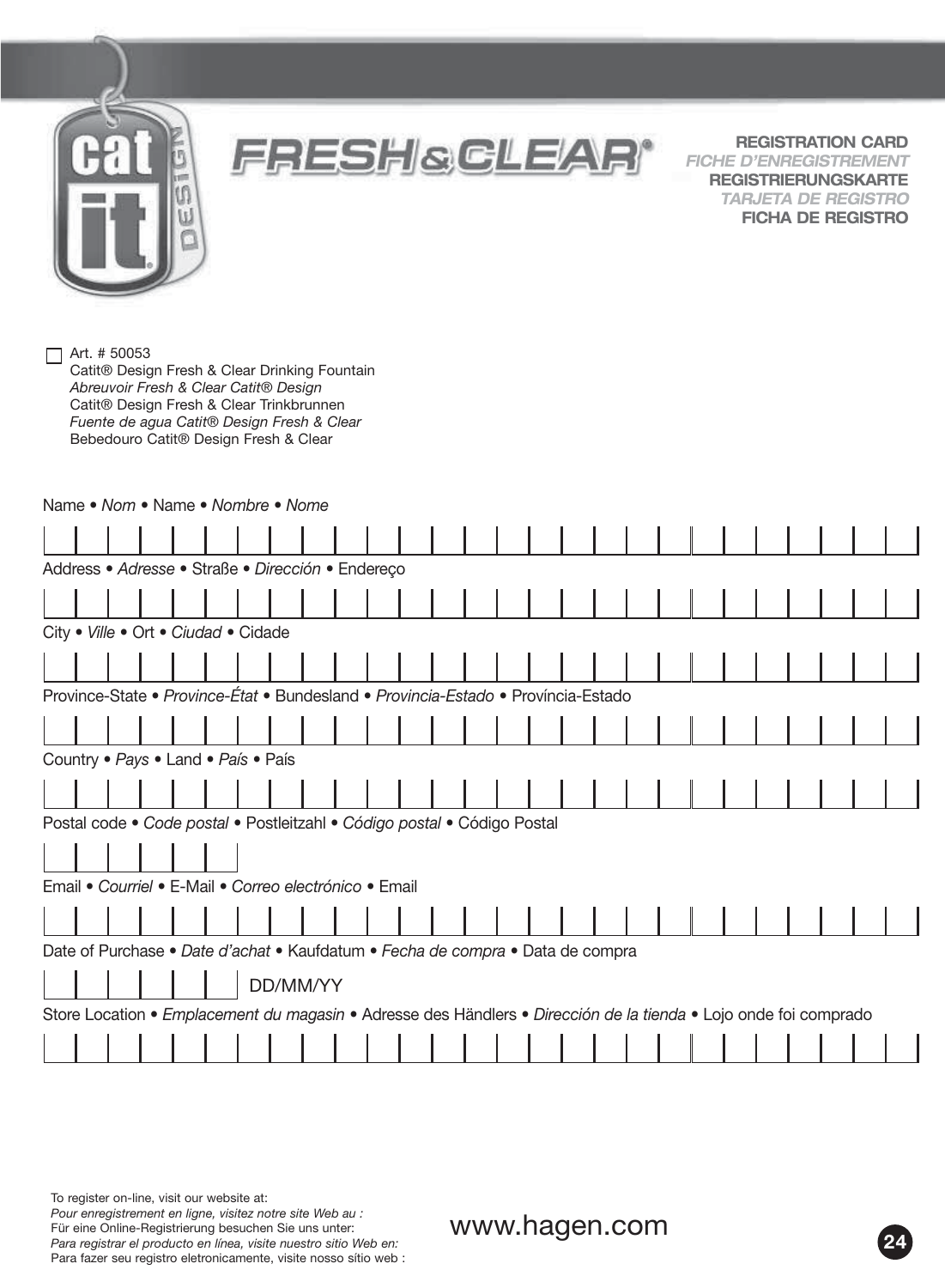

## **FRESHSGLEAR®**

曲

**REGISTRATION CARD** *FICHE D'ENREGISTREMENT* **REGISTRIERUNGSKARTE** *TARJETA DE REGISTRO* **FICHA DE REGISTRO**